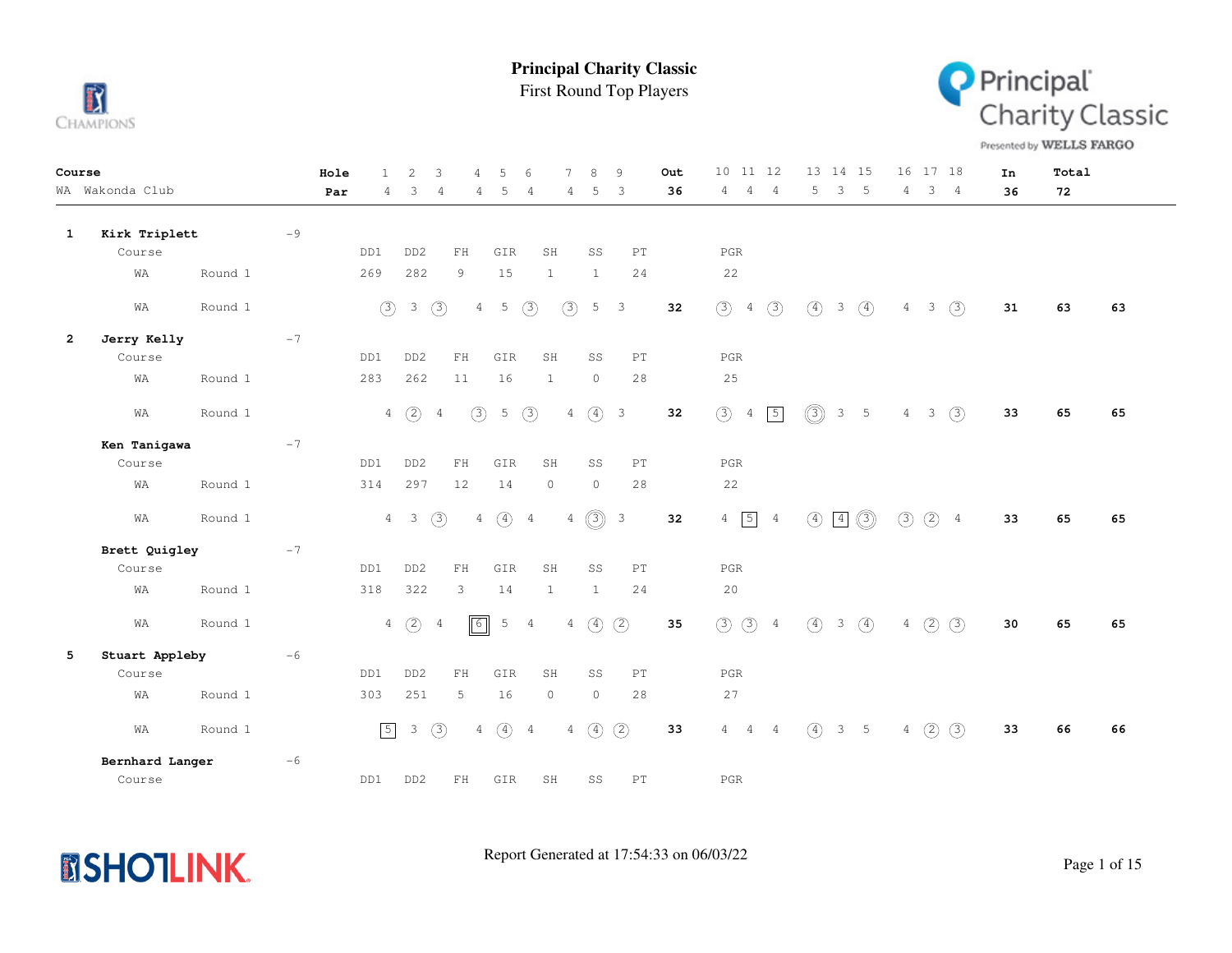

First Round Top Players



Presented by WELLS FARGO

| Course          |                 |         |      | Hole<br>$\mathbf{1}$ | 2                | 3<br>4                         | 5                                 | $\sqrt{2}$     | 7              | 8                     | 9                          | Out  | 10 11 12                       | 13 14 15                                           | 16 17 18                         | In | Total |    |
|-----------------|-----------------|---------|------|----------------------|------------------|--------------------------------|-----------------------------------|----------------|----------------|-----------------------|----------------------------|------|--------------------------------|----------------------------------------------------|----------------------------------|----|-------|----|
|                 | WA Wakonda Club |         |      | Par<br>$4^{\circ}$   | 3                | $\overline{4}$                 | 5<br>4                            | -4             | 4              | 5                     | $\overline{\mathbf{3}}$    | 36   | $4 -$<br>$4\quad 4$            | 3 <sub>5</sub><br>5                                | $4 -$<br>$3 \quad 4$             | 36 | 72    |    |
|                 |                 |         |      |                      |                  |                                |                                   |                |                |                       |                            |      |                                |                                                    |                                  |    |       |    |
|                 | WA              | Round 1 |      | 283                  | 289              | 6                              | 14                                | 1              |                | $\mathbf{1}$          | 26                         |      | 21                             |                                                    |                                  |    |       |    |
|                 | WA              | Round 1 |      | $\boxed{5}$          | $\mathcal{S}$    | $\overline{4}$                 | $5\phantom{.0}$<br>$\overline{4}$ | (3)            | $\overline{4}$ | 5                     | $\overline{\phantom{a}}$   | 36   | $\circled{3}$<br>$\circled{3}$ | $\circled{4}$<br>$5 \quad 3$                       | $(2)$ 4<br>(3)                   | 30 | 66    | 66 |
|                 |                 |         |      |                      |                  |                                |                                   |                |                |                       |                            |      |                                |                                                    |                                  |    |       |    |
| $7\phantom{.0}$ | Alex Cejka      |         | $-5$ |                      |                  |                                |                                   |                |                |                       |                            |      |                                |                                                    |                                  |    |       |    |
|                 | Course          |         |      | DD1                  | DD <sub>2</sub>  | FH                             | GIR                               | SH             |                | SS                    | PT                         |      | $_{\rm PGR}$                   |                                                    |                                  |    |       |    |
|                 | WA              | Round 1 |      | 313                  | 286              | 8                              | 15                                |                | $\mathbf{2}$   | $\circ$               | 29                         |      | 25                             |                                                    |                                  |    |       |    |
|                 | WA              | Round 1 |      | $\overline{4}$       | $\circled{2}$    | $\overline{4}$                 | $\circled{4}$<br>4                | $\sqrt{5}$     | $\overline{4}$ | 5                     | (2)                        | $34$ | $\circled{3}$<br>$4\quad 4$    | $\circled{4}$<br>3 <sup>7</sup><br>$\circled{4}$   | 3 <sub>4</sub><br>4              | 33 | 67    | 67 |
|                 |                 |         |      |                      |                  |                                |                                   |                |                |                       |                            |      |                                |                                                    |                                  |    |       |    |
|                 | Steven Alker    |         | $-5$ |                      |                  |                                |                                   |                |                |                       |                            |      |                                |                                                    |                                  |    |       |    |
|                 | Course          |         |      | DD1                  | DD <sub>2</sub>  | FH                             | GIR                               |                | SH             | SS                    | PT                         |      | PGR                            |                                                    |                                  |    |       |    |
|                 | WA              | Round 1 |      | 306                  | 285              | 9                              | 15                                | $\circ$        |                | $\circ$               | 30                         |      | 26                             |                                                    |                                  |    |       |    |
|                 | WA              | Round 1 |      | $\overline{4}$       | $\mathcal{E}$    | $\circled{3}$<br>$\circled{3}$ | $\circledS$                       | $\overline{4}$ | $\sqrt{5}$     | 5                     | $\overline{\phantom{a}}$   | 33   | $4\quad)$<br>$\overline{4}$    | $\circ$<br>$\circled{4}$<br>3 <sup>7</sup>         | $\boxed{5}$<br>$3 \quad 4$       | 34 | 67    | 67 |
|                 |                 |         |      |                      |                  |                                |                                   |                |                |                       |                            |      |                                |                                                    |                                  |    |       |    |
|                 | Fred Couples    |         | $-5$ |                      |                  |                                |                                   |                |                |                       |                            |      |                                |                                                    |                                  |    |       |    |
|                 | Course          |         |      | DD1                  | DD <sub>2</sub>  | ${\rm FH}$                     | GIR                               | SH             |                | SS                    | $\mathop{\rm PT}\nolimits$ |      | $_{\rm PGR}$                   |                                                    |                                  |    |       |    |
|                 | WA              | Round 1 |      | 315                  | 277              | $7\phantom{.0}$                | 14                                |                | 2              | $\overline{2}$        | 26                         |      | 22                             |                                                    |                                  |    |       |    |
|                 | WA              | Round 1 |      |                      | $4 \overline{4}$ | (3)                            | $4\quad)$                         | $\overline{4}$ |                | $4 \quad (4) \quad 3$ |                            | $34$ | $4\quad)$<br>$\overline{4}$    | $\circled{4}$<br>$3 \quad (4)$                     | 3 <sub>4</sub><br>$\overline{4}$ | 33 | 67    | 67 |
|                 |                 |         |      |                      |                  |                                |                                   |                |                |                       |                            |      |                                |                                                    |                                  |    |       |    |
|                 | Rod Pampling    |         | $-5$ |                      |                  |                                |                                   |                |                |                       |                            |      |                                |                                                    |                                  |    |       |    |
|                 | Course          |         |      | DD1                  | DD <sub>2</sub>  | FH                             | GIR                               | SH             |                | SS                    | PT                         |      | $_{\rm PGR}$                   |                                                    |                                  |    |       |    |
|                 | WA              | Round 1 |      | 303                  | 299              | 6                              | 14                                | 4              |                | 3                     | 27                         |      | 22                             |                                                    |                                  |    |       |    |
|                 |                 |         |      |                      |                  |                                |                                   |                |                |                       |                            |      |                                |                                                    |                                  |    |       |    |
|                 | WA              | Round 1 |      |                      | $4 \quad 3$      | $\overline{4}$                 | (3)                               | $(4)$ 4        | $\sqrt{5}$     | (4) 3                 |                            | 34   | $4\quad 4\quad 4$              | $\circled{4}$<br>$\left(4\right)$<br>$\mathcal{S}$ | (3)<br>$3 \quad 4$               | 33 | 67    | 67 |
| 11              | Paul Goydos     |         | $-4$ |                      |                  |                                |                                   |                |                |                       |                            |      |                                |                                                    |                                  |    |       |    |
|                 | Course          |         |      | DD1                  | DD <sub>2</sub>  | FH                             | GIR                               | SH             |                | SS                    | PT                         |      | PGR                            |                                                    |                                  |    |       |    |
|                 | WA              | Round 1 |      | 296                  | 265              | 6                              | 16                                | $\mathbf{1}$   |                | $\circ$               | 30                         |      | 28                             |                                                    |                                  |    |       |    |

**MSHOTLINK.**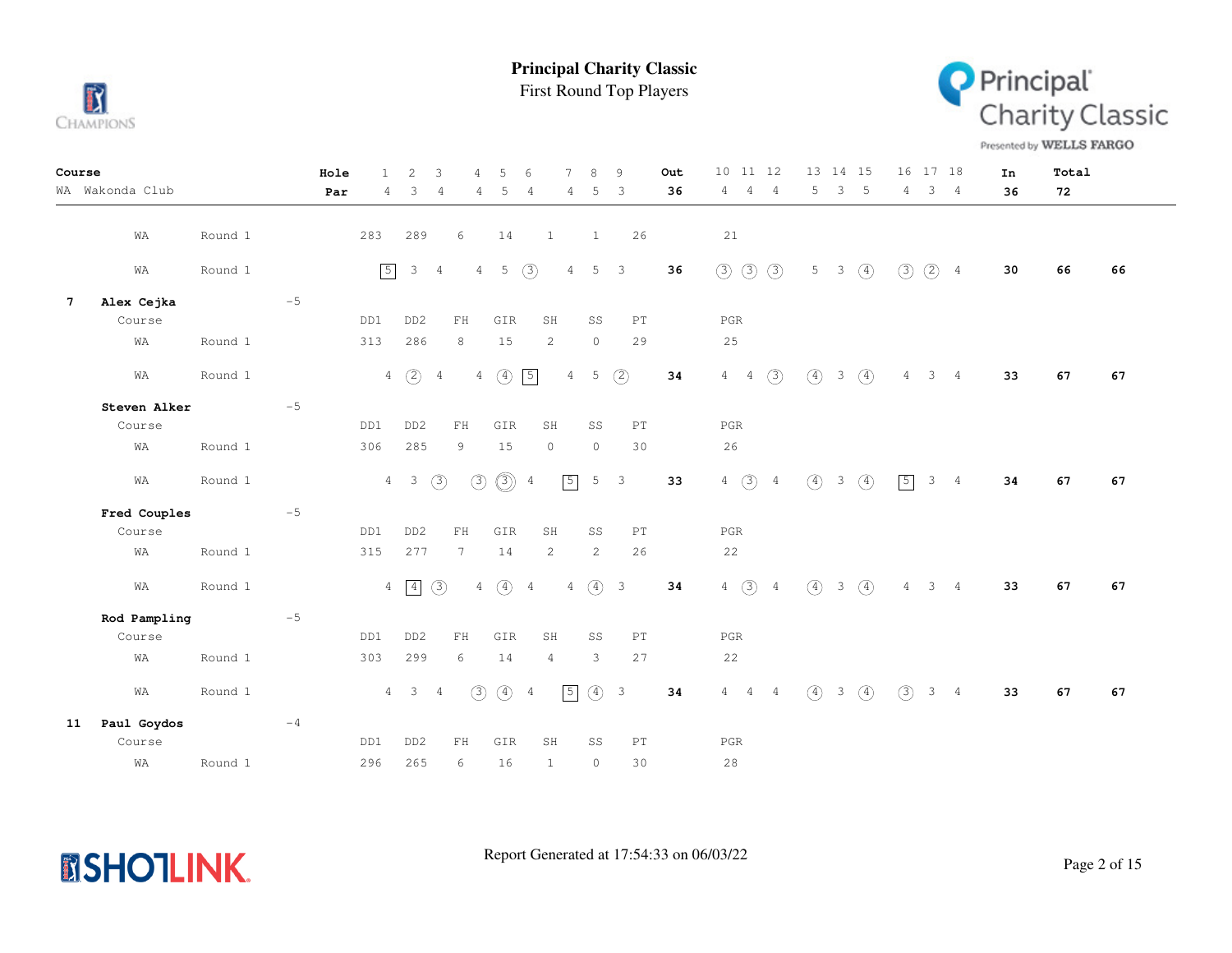

**MSHOTLINK.** 

**Principal Charity Classic**

First Round Top Players



Presented by WELLS FARGO

| Course          |         |      | Hole | $\mathbf{1}$ | $\overline{2}$      | 3              | 4               | 5               | $\sqrt{2}$     |                | 8               | 9                          | Out | 10 11 12                               | 13 14 15                        | 16 17 18                               | In | Total |    |
|-----------------|---------|------|------|--------------|---------------------|----------------|-----------------|-----------------|----------------|----------------|-----------------|----------------------------|-----|----------------------------------------|---------------------------------|----------------------------------------|----|-------|----|
| WA Wakonda Club |         |      | Par  | 4            | 3                   | $\overline{4}$ | 4               | 5               | 4              | 4              | 5               | 3                          | 36  | 4<br>4<br>$\sim$ 4                     | 3 <sub>5</sub><br>5             | 3 <sub>4</sub><br>4                    | 36 | 72    |    |
| WA              | Round 1 |      |      | (3)          | 3                   | (3)            |                 | $4 -$<br>5      | $\sqrt{5}$     | 4              | $\circled{4}$   | $\boxed{4}$                | 35  | (3)<br>$\circled{3}$<br>$\overline{4}$ | 5<br>3 <sub>5</sub>             | (3)<br>4<br>3                          | 33 | 68    | 68 |
| Matt Gogel      |         | $-4$ |      |              |                     |                |                 |                 |                |                |                 |                            |     |                                        |                                 |                                        |    |       |    |
| Course          |         |      |      | DD1          | DD <sub>2</sub>     |                | ${\rm FH}$      | GIR             |                | SH             | SS              | $\mathop{\rm PT}\nolimits$ |     | $_{\rm PGR}$                           |                                 |                                        |    |       |    |
| WA              | Round 1 |      |      | 296          | 293                 |                | $7\phantom{.0}$ | 11              |                | $\circ$        | $\circledcirc$  | 25                         |     | 16                                     |                                 |                                        |    |       |    |
| WA              | Round 1 |      |      |              | $4 \quad 3$         | $\overline{4}$ |                 | $4\quad)$       | $\boxed{5}$    | $\overline{4}$ | $\circled{4}$   | $\boxed{4}$                | 36  | $4\quad)$<br>$\circled{3}$             | $\circled{4}$<br>$3\quad 5$     | (3)<br>$\overline{4}$<br>$\mathcal{S}$ | 32 | 68    | 68 |
| Billy Andrade   |         | $-4$ |      |              |                     |                |                 |                 |                |                |                 |                            |     |                                        |                                 |                                        |    |       |    |
| Course          |         |      |      | DD1          | DD <sub>2</sub>     |                | FH              | GIR             |                | SH             | SS              | $\mathop{\rm PT}\nolimits$ |     | PGR                                    |                                 |                                        |    |       |    |
| WA              | Round 1 |      |      | 301          | 274                 |                | $\overline{4}$  | 13              |                | 2              | 2               | 28                         |     | 23                                     |                                 |                                        |    |       |    |
| WA              | Round 1 |      |      |              | $4 \quad 3$         | $\overline{4}$ | 4               | $5^{\circ}$     | (3)            | 4              |                 | (4) 3                      | 34  | $4\quad 4$<br>(3)                      | $\circ$<br>3 <sub>5</sub>       | $4 -$<br>$3 \quad 4$                   | 34 | 68    | 68 |
| Tom Lehman      |         | $-4$ |      |              |                     |                |                 |                 |                |                |                 |                            |     |                                        |                                 |                                        |    |       |    |
| Course          |         |      |      | DD1          | DD <sub>2</sub>     |                | FH              | GIR             |                | SH             | SS              | $\mathop{\rm PT}\nolimits$ |     | PGR                                    |                                 |                                        |    |       |    |
| WA              | Round 1 |      |      | 269          | 285                 |                | 8               | 14              |                | $\mathbf{1}$   | $\mathbf{1}$    | 28                         |     | 24                                     |                                 |                                        |    |       |    |
| WA              | Round 1 |      |      |              | $4 \quad 3 \quad 4$ |                | $4\overline{ }$ | $5\phantom{.0}$ | $\overline{4}$ |                | $4\quad)$       | (2)                        | 34  | 4 $(3)$ 4                              | 5 <sub>5</sub><br>$3 \quad (4)$ | $\overline{4}$<br>$3 \quad 4$          | 34 | 68    | 68 |
| Cameron Beckman |         | $-4$ |      |              |                     |                |                 |                 |                |                |                 |                            |     |                                        |                                 |                                        |    |       |    |
| Course          |         |      |      | DD1          | DD <sub>2</sub>     |                | ${\rm FH}$      | GIR             |                | SH             | SS              | $\mathop{\rm PT}\nolimits$ |     | PGR                                    |                                 |                                        |    |       |    |
| WA              | Round 1 |      |      | 326          | 235                 |                | 8               | 15              |                | $\circ$        | $\circledcirc$  | 30                         |     | 26                                     |                                 |                                        |    |       |    |
| WA              | Round 1 |      |      | $\sqrt{5}$   | $\mathbf{3}$        | (3)            | $\overline{4}$  | 5               | (3)            | 4              |                 | (4) 3                      | 34  | $4 \t 4 \t (3)$                        | 5<br>3 <sub>5</sub>             | $4\quad(2)\quad 4$                     | 34 | 68    | 68 |
| Brandt Jobe     |         | $-4$ |      |              |                     |                |                 |                 |                |                |                 |                            |     |                                        |                                 |                                        |    |       |    |
| Course          |         |      |      | DD1          | DD <sub>2</sub>     |                | FH              | GIR             |                | SH             | SS              | PT                         |     | PGR                                    |                                 |                                        |    |       |    |
| WA              | Round 1 |      |      | 292          | 330                 |                | 5               | 15              |                | 1              | $\circ$         | 30                         |     | 26                                     |                                 |                                        |    |       |    |
| WA              | Round 1 |      |      | $\boxed{5}$  | $\mathcal{S}$       | $\circled{3}$  | $\overline{4}$  | $\circled{4}$   | $\overline{4}$ | $\overline{4}$ | $5\phantom{.0}$ | $\overline{\phantom{a}}$   | 35  | (3)<br>$4\quad 4$                      | $\circled{4}$<br>$3\quad 5$     | $(2)$ 4<br>$\overline{4}$              | 33 | 68    | 68 |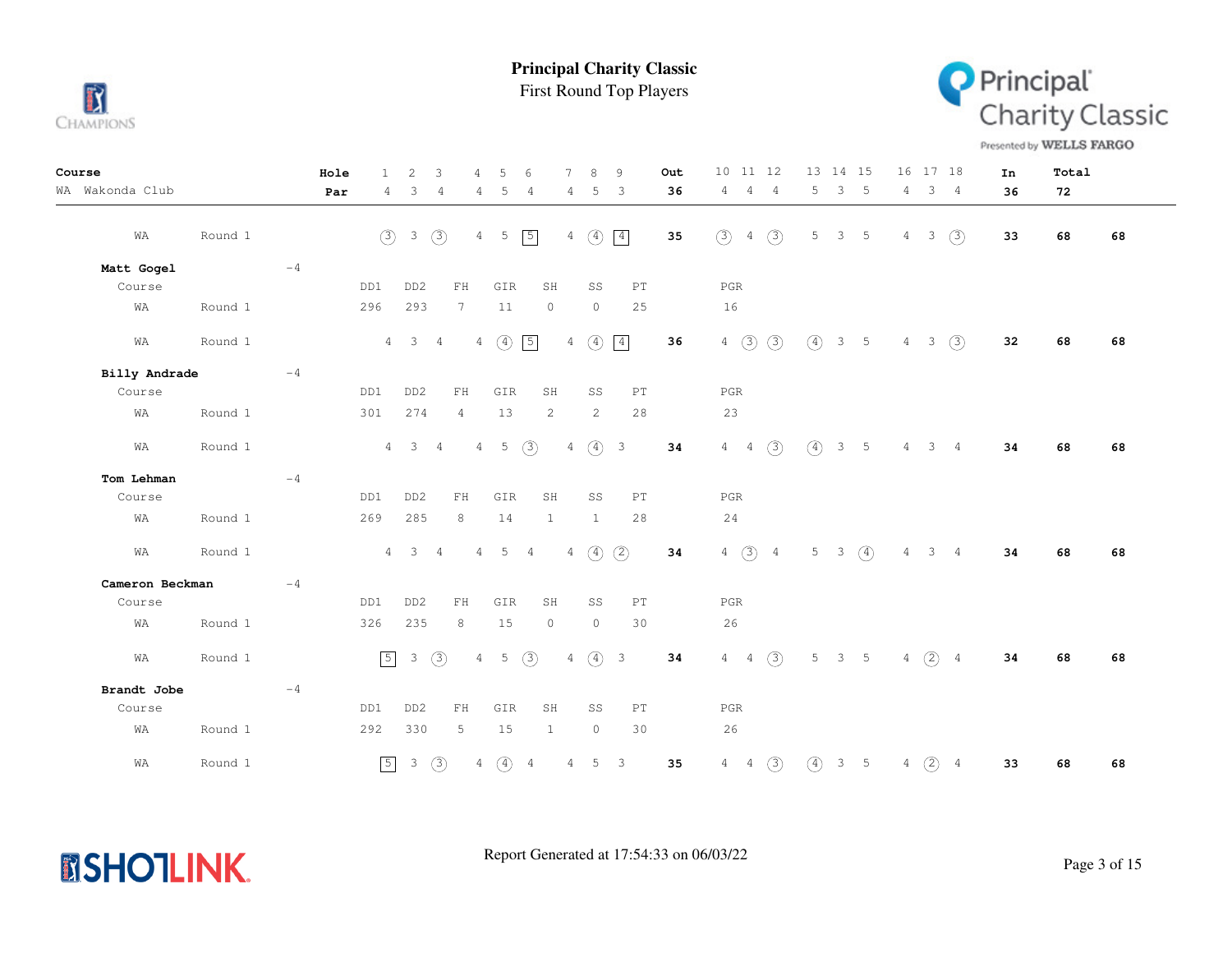





Presented by WELLS FARGO

| Course |                 |         |      | Hole | $\mathbf{1}$ | $\overline{2}$  | 3              | $\overline{4}$  | 5           | 6             | $\tau$         | 8             | 9                          | Out | 10<br>11 12                   |                |               | 13 14 15                     | 16             | 17 18          |                | In | Total |    |
|--------|-----------------|---------|------|------|--------------|-----------------|----------------|-----------------|-------------|---------------|----------------|---------------|----------------------------|-----|-------------------------------|----------------|---------------|------------------------------|----------------|----------------|----------------|----|-------|----|
|        | WA Wakonda Club |         |      | Par  | 4            | 3               | 4              | 4               | 5           | 4             | 4              | 5             | $\overline{3}$             | 36  | 4<br>4                        | $\overline{4}$ | 5             | 3<br>$-5$                    | 4              |                | 3 <sub>4</sub> | 36 | 72    |    |
|        | Wes Short, Jr.  |         | $-4$ |      |              |                 |                |                 |             |               |                |               |                            |     |                               |                |               |                              |                |                |                |    |       |    |
|        | Course          |         |      |      | DD1          | DD <sub>2</sub> |                | ${\rm FH}$      | GIR         |               | SH             | SS            | PT                         |     | $_{\rm PGR}$                  |                |               |                              |                |                |                |    |       |    |
|        | WA              | Round 1 |      |      | 314          | 334             |                | 8               | 14          |               | $\circ$        | $\circ$       | 31                         |     | 26                            |                |               |                              |                |                |                |    |       |    |
|        | WA              | Round 1 |      |      | $4 -$        | $\mathcal{S}$   | 4              | 4               | 5           | 4             | (3)            | $\circled{4}$ | $\circled{2}$              | 33  | $4\quad 4$                    | 4              | $\circled{4}$ | $\boxed{4}$<br>$\circled{4}$ | 4              | 3 <sup>7</sup> | $\overline{4}$ | 35 | 68    | 68 |
|        | Tom Pernice Jr. |         | $-4$ |      |              |                 |                |                 |             |               |                |               |                            |     |                               |                |               |                              |                |                |                |    |       |    |
|        | Course          |         |      |      | DD1          | DD <sub>2</sub> |                | ${\rm FH}$      | GIR         |               | SH             | SS            | $\mathop{\rm PT}\nolimits$ |     | $_{\rm PGR}$                  |                |               |                              |                |                |                |    |       |    |
|        | WA              | Round 1 |      |      | 296          | 282             |                | 4               | 13          |               | $\circ$        | $\circ$       | 27                         |     | 21                            |                |               |                              |                |                |                |    |       |    |
|        | WA              | Round 1 |      |      |              | $4 \quad 3$     | $\boxed{5}$    |                 | $4$ ①       | $\circled{3}$ | $\overline{4}$ | 6             | $\overline{\mathbf{3}}$    | 35  | $\circledcirc$                | $\overline{4}$ | 5             | 6<br>$\overline{\mathbf{3}}$ |                | $4\quad)$      | (3)            | 33 | 68    | 68 |
|        | Dicky Pride     |         | $-4$ |      |              |                 |                |                 |             |               |                |               |                            |     |                               |                |               |                              |                |                |                |    |       |    |
|        | Course          |         |      |      | DD1          | DD <sub>2</sub> |                | ${\rm FH}$      | GIR         |               | SH             | SS            | $\mathop{\rm PT}\nolimits$ |     | $_{\rm PGR}$                  |                |               |                              |                |                |                |    |       |    |
|        | WA              | Round 1 |      |      | 283          | 295             |                | $7\phantom{.0}$ | 15          |               | $\mathbf{1}$   | $\mathbf{1}$  | 30                         |     | 25                            |                |               |                              |                |                |                |    |       |    |
|        | WA              | Round 1 |      |      |              | $4\quad)$       | $\overline{4}$ | $\overline{4}$  | $\mathsf S$ | (3)           | (3)            | $\circled{4}$ | $\overline{\mathbf{3}}$    | 32  | $4\quad 4$                    | $\overline{4}$ | $\circled{4}$ | $\circled{4}$<br>$\boxed{4}$ | $\sqrt{6}$     | $\mathcal{S}$  | $\circled{3}$  | 36 | 68    | 68 |
|        | Mark Walker     |         | $-4$ |      |              |                 |                |                 |             |               |                |               |                            |     |                               |                |               |                              |                |                |                |    |       |    |
|        | Course          |         |      |      | DD1          | DD <sub>2</sub> |                | FH              | GIR         |               | SH             | SS            | $\mathop{\rm PT}\nolimits$ |     | $_{\rm PGR}$                  |                |               |                              |                |                |                |    |       |    |
|        | WA              | Round 1 |      |      | 301          | 265             |                | 8               | 15          |               | $\circ$        | $\circ$       | 29                         |     | 26                            |                |               |                              |                |                |                |    |       |    |
|        | WA              | Round 1 |      |      |              | $4\quad 3$      | (3)            | (3)             | 5           | 4             | (3)            |               | $5 \quad 3$                | 33  | $4\quad 4$                    | (3)            | 5             | $5^{\circ}$<br>$\mathbf{3}$  | $\overline{4}$ | 3 <sub>4</sub> |                | 35 | 68    | 68 |
| 21     | Jesper Parnevik |         | $-3$ |      |              |                 |                |                 |             |               |                |               |                            |     |                               |                |               |                              |                |                |                |    |       |    |
|        | Course          |         |      |      | DD1          | DD <sub>2</sub> |                | FH              | GIR         |               | SH             | SS            | $\mathop{\rm PT}\nolimits$ |     | $_{\rm PGR}$                  |                |               |                              |                |                |                |    |       |    |
|        | WA              | Round 1 |      |      | 278          | 297             |                | $\overline{4}$  | 11          |               | 3              | 2             | 25                         |     | 17                            |                |               |                              |                |                |                |    |       |    |
|        | WA              | Round 1 |      |      |              | $4 \quad 3$     | (3)            | $\overline{4}$  | 5           | $\circled{3}$ | $\sqrt{5}$     | 5             | $\circled{2}$              | 34  | $\boxed{5}$<br>$\overline{4}$ | $\overline{4}$ | $\circled{4}$ | $\boxed{4}$<br>$\circled{4}$ |                | 3<br>$4 -$     | (3)            | 35 | 69    | 69 |
|        | Woody Austin    |         | $-3$ |      |              |                 |                |                 |             |               |                |               |                            |     |                               |                |               |                              |                |                |                |    |       |    |
|        | Course          |         |      |      | DD1          | DD <sub>2</sub> |                | FH              | GIR         |               | SH             | SS            | PT                         |     | $_{\rm PGR}$                  |                |               |                              |                |                |                |    |       |    |

**MSHOTLINK.**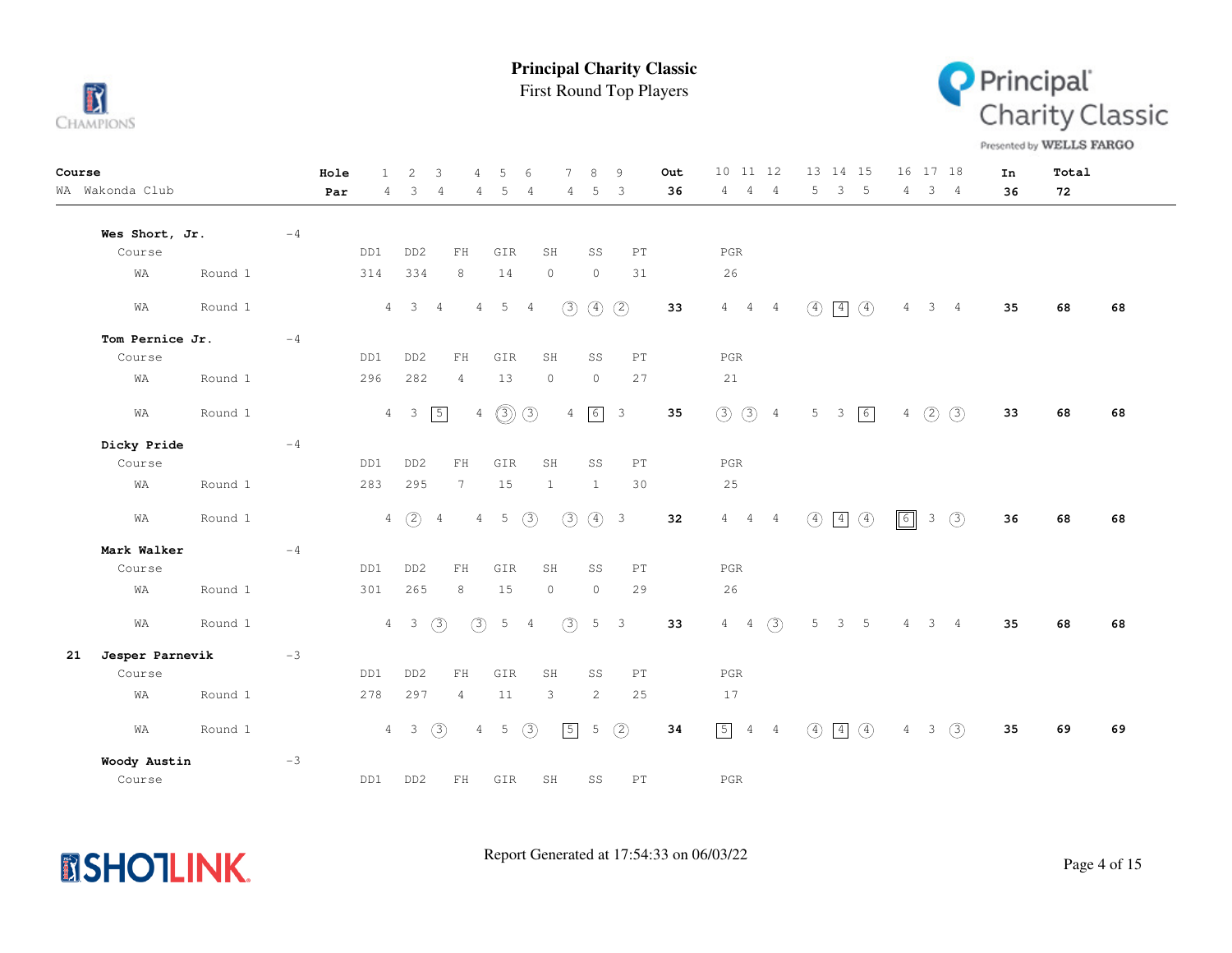

First Round Top Players



Presented by WELLS FARGO

| Course              |         |      | Hole | $\mathbf{1}$   | 2                       | 3              |                 | 5                                  | 6              |              |                | 8              | 9                        | Out | 10 11 12                              | 13 14 15                                    |                | 16 17 18     |                | In | Total |    |
|---------------------|---------|------|------|----------------|-------------------------|----------------|-----------------|------------------------------------|----------------|--------------|----------------|----------------|--------------------------|-----|---------------------------------------|---------------------------------------------|----------------|--------------|----------------|----|-------|----|
| WA Wakonda Club     |         |      | Par  | $4^{\circ}$    | 3                       | -4             | 4               | 5                                  | -4             |              | 4              | 5              | -3                       | 36  | 4<br>$\overline{4}$<br>$\overline{4}$ | 5<br>3 <sub>5</sub>                         | $4 -$          |              | 3 <sub>4</sub> | 36 | 72    |    |
|                     |         |      |      |                |                         |                |                 |                                    |                |              |                |                |                          |     |                                       |                                             |                |              |                |    |       |    |
| WA                  | Round 1 |      | 312  |                | 284                     |                | 6               | 16                                 |                | $\mathbf{1}$ |                | $\circledcirc$ | 31                       |     | 29                                    |                                             |                |              |                |    |       |    |
| WA                  | Round 1 |      |      |                | $4 \quad 3$             | $\overline{4}$ | $\overline{4}$  | 5                                  | $\overline{4}$ |              | $\overline{4}$ | 5 <sup>5</sup> | $\overline{\phantom{a}}$ | 36  | $4 \quad 4 \quad \textcircled{3}$     | $\circledS$<br>$5 \mid 4$                   | 4              | $3 -$        | (3)            | 33 | 69    | 69 |
|                     |         |      |      |                |                         |                |                 |                                    |                |              |                |                |                          |     |                                       |                                             |                |              |                |    |       |    |
| Tim Petrovic        |         | $-3$ |      |                |                         |                |                 |                                    |                |              |                |                |                          |     |                                       |                                             |                |              |                |    |       |    |
| Course              |         |      | DD1  |                | DD <sub>2</sub>         |                | FH              | GIR                                |                | SH           |                | SS             | PT                       |     | PGR                                   |                                             |                |              |                |    |       |    |
| WA                  | Round 1 |      | 283  |                | 305                     |                | 6               | 16                                 |                | 1            |                | $\circ$        | 30                       |     | 28                                    |                                             |                |              |                |    |       |    |
| WA                  | Round 1 |      |      |                | $4\quad 3$              | $\circled{3}$  |                 | $5\phantom{.0}$<br>$4\overline{ }$ | $\circled{3}$  |              | $\circledcirc$ | $\boxed{7}$    | $\overline{\mathbf{3}}$  | 35  | $4\quad 4\quad 4$                     | $(4)$ 3 5                                   | (3)            |              | $3 \quad 4$    | 34 | 69    | 69 |
| José María Olazábal |         | $-3$ |      |                |                         |                |                 |                                    |                |              |                |                |                          |     |                                       |                                             |                |              |                |    |       |    |
| Course              |         |      | DD1  |                | DD <sub>2</sub>         |                | FH              | GIR                                |                | SH           |                | SS             | PT                       |     | PGR                                   |                                             |                |              |                |    |       |    |
| WA                  | Round 1 |      | 229  |                | 270                     |                | 8               | 10                                 |                | $\mathbf{1}$ |                | $\mathbf{1}$   | 26                       |     | 15                                    |                                             |                |              |                |    |       |    |
| WA                  | Round 1 |      |      | $\overline{4}$ | $\overline{\mathbf{3}}$ | 5              | $\overline{4}$  | 5                                  | 4              |              | (3)            | $\circled{4}$  | $\boxed{4}$              | 36  | 50<br>(3)                             | $\circ$<br>$\circled{4}$<br>3 <sup>7</sup>  | 4              |              | 3 <sub>4</sub> | 33 | 69    | 69 |
| Steve Flesch        |         | $-3$ |      |                |                         |                |                 |                                    |                |              |                |                |                          |     |                                       |                                             |                |              |                |    |       |    |
| Course              |         |      | DD1  |                | DD <sub>2</sub>         |                | ${\rm FH}$      | GIR                                |                | SH           |                | SS             | PT                       |     | PGR                                   |                                             |                |              |                |    |       |    |
| WA                  | Round 1 |      | 283  |                | 292                     |                | 6               | 15                                 |                | $\circ$      |                | $\circledcirc$ | 30                       |     | 27                                    |                                             |                |              |                |    |       |    |
| WA                  | Round 1 |      |      |                | $4\quad 3$              | $\overline{4}$ |                 | $4\quad 5$                         | $\overline{4}$ |              | 4              | $(4)$ 3        |                          | 35  | $4\quad 4\quad 4$                     | $5 -$<br>$\left(4\right)$<br>3 <sup>7</sup> | $\overline{4}$ | $\mathbf{3}$ | (3)            | 34 | 69    | 69 |
| Doug Barron         |         | $-3$ |      |                |                         |                |                 |                                    |                |              |                |                |                          |     |                                       |                                             |                |              |                |    |       |    |
| Course              |         |      | DD1  |                | DD <sub>2</sub>         |                | FH              | GIR                                |                | SH           |                | SS             | PT                       |     | PGR                                   |                                             |                |              |                |    |       |    |
| WA                  | Round 1 |      | 298  |                | 311                     |                | 9               | 15                                 |                | 2            |                | $\circledcirc$ | 32                       |     | 27                                    |                                             |                |              |                |    |       |    |
| WA                  | Round 1 |      |      | $\sqrt{5}$     | $\mathcal{S}$           | $\overline{4}$ | $4\overline{ }$ | $5^{\circ}$                        | $\overline{4}$ |              | $\overline{4}$ | $5 \quad 3$    |                          | 37  | $4\quad)$<br>$\circled{3}$            | $\circledS$<br>$\circled{4}$<br>$\boxed{4}$ | $\overline{4}$ |              | 3 <sub>4</sub> | 32 | 69    | 69 |
| Steve Stricker      |         | $-3$ |      |                |                         |                |                 |                                    |                |              |                |                |                          |     |                                       |                                             |                |              |                |    |       |    |
| Course              |         |      | DD1  |                | DD <sub>2</sub>         |                | FH              | GIR                                |                | SH           |                | SS             | PT                       |     | PGR                                   |                                             |                |              |                |    |       |    |
| WA                  | Round 1 |      | 310  |                | 280                     |                | 6               | 13                                 |                | $\mathbf{1}$ |                | $\circ$        | 27                       |     | 21                                    |                                             |                |              |                |    |       |    |

**MSHOTLINK.**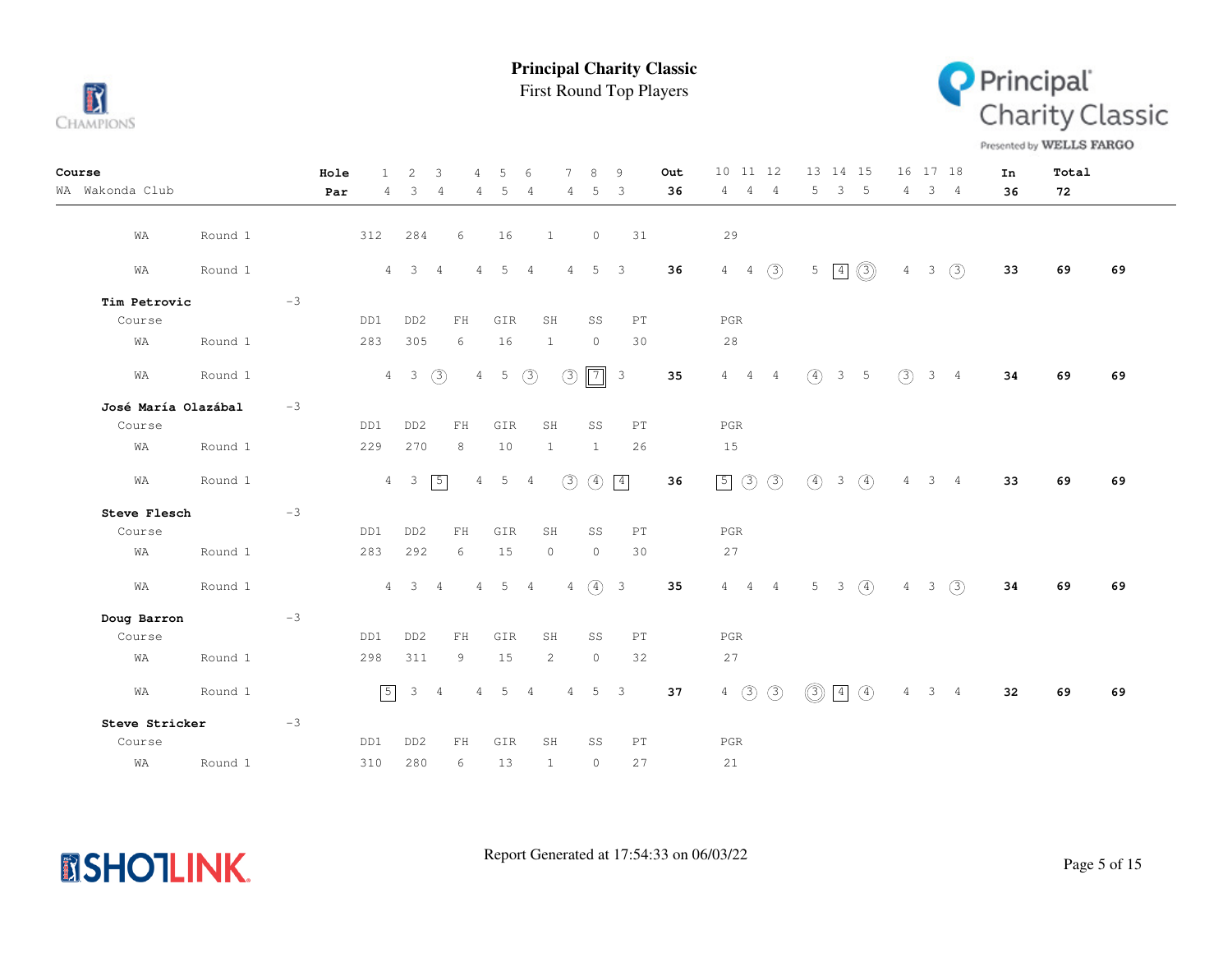

First Round Top Players



Presented by WELLS FARGO

| Course |                   |         |      | Hole | $\mathbf{1}$    | 2                       | 3              | 4               | 5             | 6              | $\overline{7}$ | 8              | 9                       |                            | Out | 10 11 12          |                | 13 14 15                      |                         |                | 16 17 18    |                | In | Total |    |
|--------|-------------------|---------|------|------|-----------------|-------------------------|----------------|-----------------|---------------|----------------|----------------|----------------|-------------------------|----------------------------|-----|-------------------|----------------|-------------------------------|-------------------------|----------------|-------------|----------------|----|-------|----|
|        | WA Wakonda Club   |         |      | Par  | 4               | 3                       | 4              | 4               | 5             | $\overline{4}$ | 4              | 5              | 3                       |                            | 36  | 4<br>4            | - 4            | 5<br>3                        | -5                      | 4              |             | 3 <sub>4</sub> | 36 | 72    |    |
|        | WA                | Round 1 |      |      | $4\overline{ }$ | $\overline{\mathbf{3}}$ | (3)            | $\overline{4}$  | $-5$          | $\boxed{6}$    | $\overline{4}$ | 5              | (2)                     |                            | 36  | 4<br>4            | $\circled{3}$  | $\circled{4}$                 | $3 -$<br>-5             | 4              | 3           | (3)            | 33 | 69    | 69 |
|        | David Morland IV  |         | $-3$ |      |                 |                         |                |                 |               |                |                |                |                         |                            |     |                   |                |                               |                         |                |             |                |    |       |    |
|        | Course            |         |      | DD1  |                 | DD <sub>2</sub>         |                | FH              | GIR           |                | SH             | SS             |                         | $\mathop{\rm PT}\nolimits$ |     | PGR               |                |                               |                         |                |             |                |    |       |    |
|        | WA                | Round 1 |      | 291  |                 | 269                     |                | 8               | 12            |                | $\circ$        | $\circ$        |                         | 28                         |     | 19                |                |                               |                         |                |             |                |    |       |    |
|        | WA                | Round 1 |      |      | $\boxed{5}$     | $\circled{2}$           | $\overline{4}$ | $\overline{4}$  | $\circled{4}$ | $\overline{4}$ | (3)            | 5              | $\boxed{4}$             |                            | 35  | $\circled{3}$     | $4\quad 4$     | $5 \mid 4$                    | $\circ$                 |                | 4(2)4       |                | 34 | 69    | 69 |
| 29     | Tom Gillis        |         | $-2$ |      |                 |                         |                |                 |               |                |                |                |                         |                            |     |                   |                |                               |                         |                |             |                |    |       |    |
|        | Course            |         |      | DD1  |                 | DD <sub>2</sub>         |                | ${\rm FH}$      | GIR           |                | SH             | SS             |                         | PT                         |     | PGR               |                |                               |                         |                |             |                |    |       |    |
|        | WA                | Round 1 |      | 310  |                 | 319                     |                | 7               | 12            |                | $\overline{4}$ | $\overline{4}$ |                         | 28                         |     | 20                |                |                               |                         |                |             |                |    |       |    |
|        | WA                | Round 1 |      |      | $\boxed{5}$     | 3                       | -4             | $\overline{4}$  | 5             | $\overline{4}$ | $\overline{4}$ | 5              | $\overline{\mathbf{3}}$ |                            | 37  | $(3)$ 4 4         |                | ④                             | $\boxed{5}$ $\boxed{4}$ |                | $4$ (2) (3) |                | 33 | 70    | 70 |
|        | Jay Haas          |         | $-2$ |      |                 |                         |                |                 |               |                |                |                |                         |                            |     |                   |                |                               |                         |                |             |                |    |       |    |
|        | Course            |         |      | DD1  |                 | DD <sub>2</sub>         |                | FH              | GIR           |                | SH             | SS             |                         | PT                         |     | $_{\rm PGR}$      |                |                               |                         |                |             |                |    |       |    |
|        | WA                | Round 1 |      | 292  |                 | 268                     |                | 10              | 10            |                | 2              | 2              |                         | 25                         |     | 17                |                |                               |                         |                |             |                |    |       |    |
|        | WA                | Round 1 |      |      | $\overline{4}$  | $\overline{\mathbf{3}}$ | $\boxed{5}$    |                 | $4 \mid 6$    | (3)            |                |                | $4\quad(4)$ 3           |                            | 36  | $4\quad)$         | $\overline{4}$ | $\circ$                       | $\boxed{4}$ 5           | $4 -$          |             | 3(3)           | 34 | 70    | 70 |
|        | Ken Duke          |         | $-2$ |      |                 |                         |                |                 |               |                |                |                |                         |                            |     |                   |                |                               |                         |                |             |                |    |       |    |
|        | Course            |         |      | DD1  |                 | DD <sub>2</sub>         |                | ${\rm FH}$      | GIR           |                | SH             | SS             |                         | PT                         |     | $_{\rm PGR}$      |                |                               |                         |                |             |                |    |       |    |
|        | WA                | Round 1 |      | 305  |                 | 202                     |                | $7\phantom{.0}$ | 12            |                | 3              | 3              |                         | 28                         |     | 21                |                |                               |                         |                |             |                |    |       |    |
|        | WA                | Round 1 |      |      | $\overline{4}$  | $\overline{\mathbf{3}}$ | $\sqrt{5}$     | $\sqrt{5}$      | 5             | $\overline{4}$ |                | $\overline{4}$ | (4) 3                   |                            | 37  | $4\quad 4\quad 4$ |                | $\left(4\right)$              | $3 \quad (4)$           | $\overline{4}$ | $(2)$ 4     |                | 33 | 70    | 70 |
|        | Mark Calcavecchia |         | $-2$ |      |                 |                         |                |                 |               |                |                |                |                         |                            |     |                   |                |                               |                         |                |             |                |    |       |    |
|        | Course            |         |      | DD1  |                 | DD <sub>2</sub>         |                | ${\rm FH}$      | GIR           |                | SH             | SS             |                         | PT                         |     | $_{\rm PGR}$      |                |                               |                         |                |             |                |    |       |    |
|        | WA                | Round 1 |      | 218  |                 | 231                     |                | 7               | 15            |                | $\overline{c}$ | $\circ$        |                         | 31                         |     | 25                |                |                               |                         |                |             |                |    |       |    |
|        | WA                | Round 1 |      |      | $\sqrt{5}$      | $3 \quad 4$             |                | $\overline{4}$  | $\circled{4}$ | (3)            | 4              | 5              | $\boxed{4}$             |                            | 36  | $\boxed{5}$       | $4\quad 4$     | $\circled{4}$<br>$\mathbf{3}$ | 6                       | (3)            | (2)         | (3)            | 34 | 70    | 70 |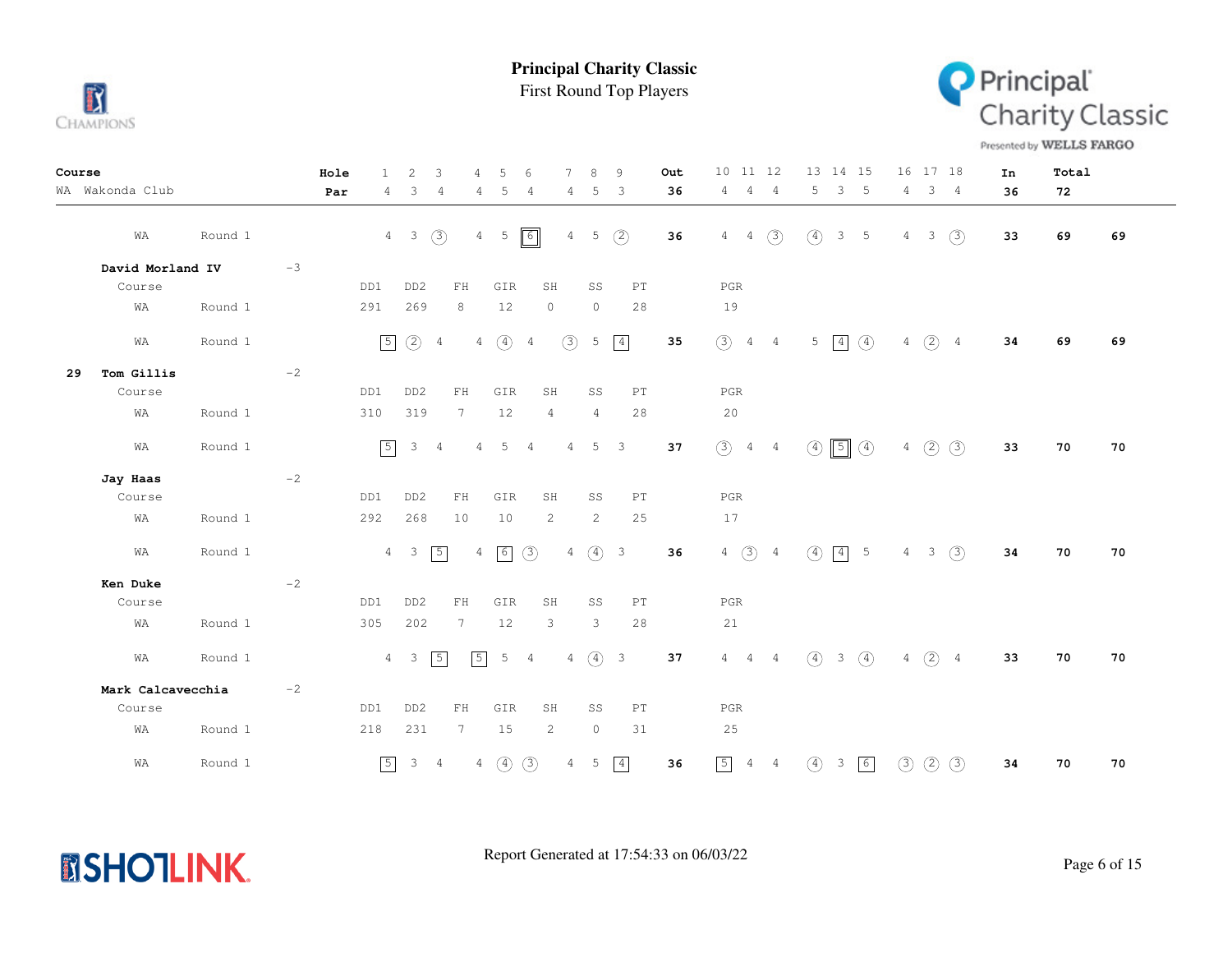

First Round Top Players



Presented by WELLS FARGO

| Course               |         |      | Hole | $\mathbf{1}$    | 2                        | 3              | 4               | 5              | 6              | 7              | 8             | 9                          | Out | 10 11 12                        |                |               | 13 14 15       |                | 16             | 17 18 |                | In | Total |    |
|----------------------|---------|------|------|-----------------|--------------------------|----------------|-----------------|----------------|----------------|----------------|---------------|----------------------------|-----|---------------------------------|----------------|---------------|----------------|----------------|----------------|-------|----------------|----|-------|----|
| WA Wakonda Club      |         |      | Par  | 4               | 3                        | 4              | 4               | 5              | $\overline{4}$ | 4              | 5             | $\overline{3}$             | 36  | $\overline{4}$<br>4             | $\overline{4}$ | 5             | $\mathcal{S}$  | - 5            | 4              |       | $3 \quad 4$    | 36 | 72    |    |
| Corey Pavin          |         | $-2$ |      |                 |                          |                |                 |                |                |                |               |                            |     |                                 |                |               |                |                |                |       |                |    |       |    |
| Course               |         |      |      | DD1             | DD <sub>2</sub>          |                | ${\rm FH}$      | GIR            |                | SH             | SS            | $\mathop{\rm PT}\nolimits$ |     | $_{\rm PGR}$                    |                |               |                |                |                |       |                |    |       |    |
| WA                   | Round 1 |      |      | 312             | 257                      |                | 8               | 12             |                | $\circ$        | $\circ$       | 27                         |     | 20                              |                |               |                |                |                |       |                |    |       |    |
| WA                   | Round 1 |      |      | $\sqrt{5}$      | $\mathcal{S}$            | $\overline{4}$ | 4               | 5 <sub>5</sub> | $\overline{4}$ | (3)            | (4) 3         |                            | 35  | $4\quad 4$                      | $\overline{4}$ | $\circled{4}$ | $\boxed{4}$    | $\circled{4}$  | 4              |       | $3 \quad 4$    | 35 | 70    | 70 |
| Stephen Dodd         |         | $-2$ |      |                 |                          |                |                 |                |                |                |               |                            |     |                                 |                |               |                |                |                |       |                |    |       |    |
| Course               |         |      |      | DD1             | DD <sub>2</sub>          |                | ${\rm FH}$      | GIR            |                | SH             | SS            | $\mathop{\rm PT}\nolimits$ |     | PGR                             |                |               |                |                |                |       |                |    |       |    |
| WA                   | Round 1 |      |      | 331             | 313                      |                | 5               | 14             |                | $\mathbf{1}$   | $\circ$       | 30                         |     | 25                              |                |               |                |                |                |       |                |    |       |    |
| WA                   | Round 1 |      |      |                 | $4\quad)$                | $\overline{4}$ | $\overline{4}$  | 5              | $\overline{4}$ | $\boxed{5}$    | 5             | $\overline{\mathbf{3}}$    | 36  | $4\quad 4$                      | (3)            | 5             | 3 <sub>5</sub> |                | (3)            |       | $3 \quad 4$    | 34 | 70    | 70 |
| Y.E. Yang            |         | $-2$ |      |                 |                          |                |                 |                |                |                |               |                            |     |                                 |                |               |                |                |                |       |                |    |       |    |
| Course               |         |      |      | DD1             | DD <sub>2</sub>          |                | ${\rm FH}$      | GIR            |                | SH             | SS            | PT                         |     | PGR                             |                |               |                |                |                |       |                |    |       |    |
| WA                   | Round 1 |      |      | 298             | 322                      |                | 5               | 11             |                | $\circ$        | $\circ$       | 28                         |     | $1\,8$                          |                |               |                |                |                |       |                |    |       |    |
| WA                   | Round 1 |      |      | $\overline{4}$  | $\overline{\phantom{a}}$ | $\sqrt{5}$     | $\sqrt{5}$      | $\circled{4}$  | $\overline{4}$ | $\overline{4}$ | $\circled{4}$ | $\overline{\mathbf{3}}$    | 36  | $\circled{3}$<br>$\overline{4}$ | $\overline{4}$ | 5             | $\boxed{4}$    | $\circledS$    | $\overline{4}$ |       | 3 <sub>4</sub> | 34 | 70    | 70 |
| Miguel Angel Jiménez |         | $-2$ |      |                 |                          |                |                 |                |                |                |               |                            |     |                                 |                |               |                |                |                |       |                |    |       |    |
| Course               |         |      |      | DD1             | DD <sub>2</sub>          |                | ${\rm FH}$      | GIR            |                | SH             | SS            | $\mathop{\rm PT}\nolimits$ |     | $_{\rm PGR}$                    |                |               |                |                |                |       |                |    |       |    |
| WA                   | Round 1 |      |      | 301             | 290                      |                | 9               | 10             |                | $\overline{4}$ | 3             | 28                         |     | 18                              |                |               |                |                |                |       |                |    |       |    |
| WA                   | Round 1 |      |      | $\overline{4}$  | $\overline{3}$           | $\overline{4}$ | $\overline{4}$  | $\circ$        | $\overline{4}$ | (3)            | (4) 3         |                            | 33  | 5<br>$\overline{4}$             | $\overline{4}$ | $\circ$       |                | 3 <sub>5</sub> | $\sqrt{5}$     |       | $3 \quad 4$    | 37 | 70    | 70 |
| Ernie Els            |         | $-2$ |      |                 |                          |                |                 |                |                |                |               |                            |     |                                 |                |               |                |                |                |       |                |    |       |    |
| Course               |         |      |      | DD1             | DD <sub>2</sub>          |                | ${\rm FH}$      | GIR            |                | SH             | SS            | $\mathop{\rm PT}\nolimits$ |     | PGR                             |                |               |                |                |                |       |                |    |       |    |
| WA                   | Round 1 |      |      | 319             | 291                      |                | $7\phantom{.0}$ | 13             |                | 3              | $\mathbf{1}$  | 29                         |     | 22                              |                |               |                |                |                |       |                |    |       |    |
| WA                   | Round 1 |      |      | $4\overline{ }$ | $\boxed{4}$              | $\circled{3}$  | $\circled{3}$   | 5              | $\overline{4}$ | $\sqrt{5}$     |               | 5 <sup>3</sup>             | 36  | $4 \text{ } 3 \text{ } 4$       |                | $\circled{4}$ |                | 3 <sub>5</sub> | $\overline{4}$ |       | 3 <sub>4</sub> | 34 | 70    | 70 |
| Thongchai Jaidee     |         | $-2$ |      |                 |                          |                |                 |                |                |                |               |                            |     |                                 |                |               |                |                |                |       |                |    |       |    |
| Course               |         |      |      | DD1             | DD <sub>2</sub>          |                | FH              | GIR            |                | SH             | SS            | PT                         |     | $_{\rm PGR}$                    |                |               |                |                |                |       |                |    |       |    |

**MSHOTLINK.**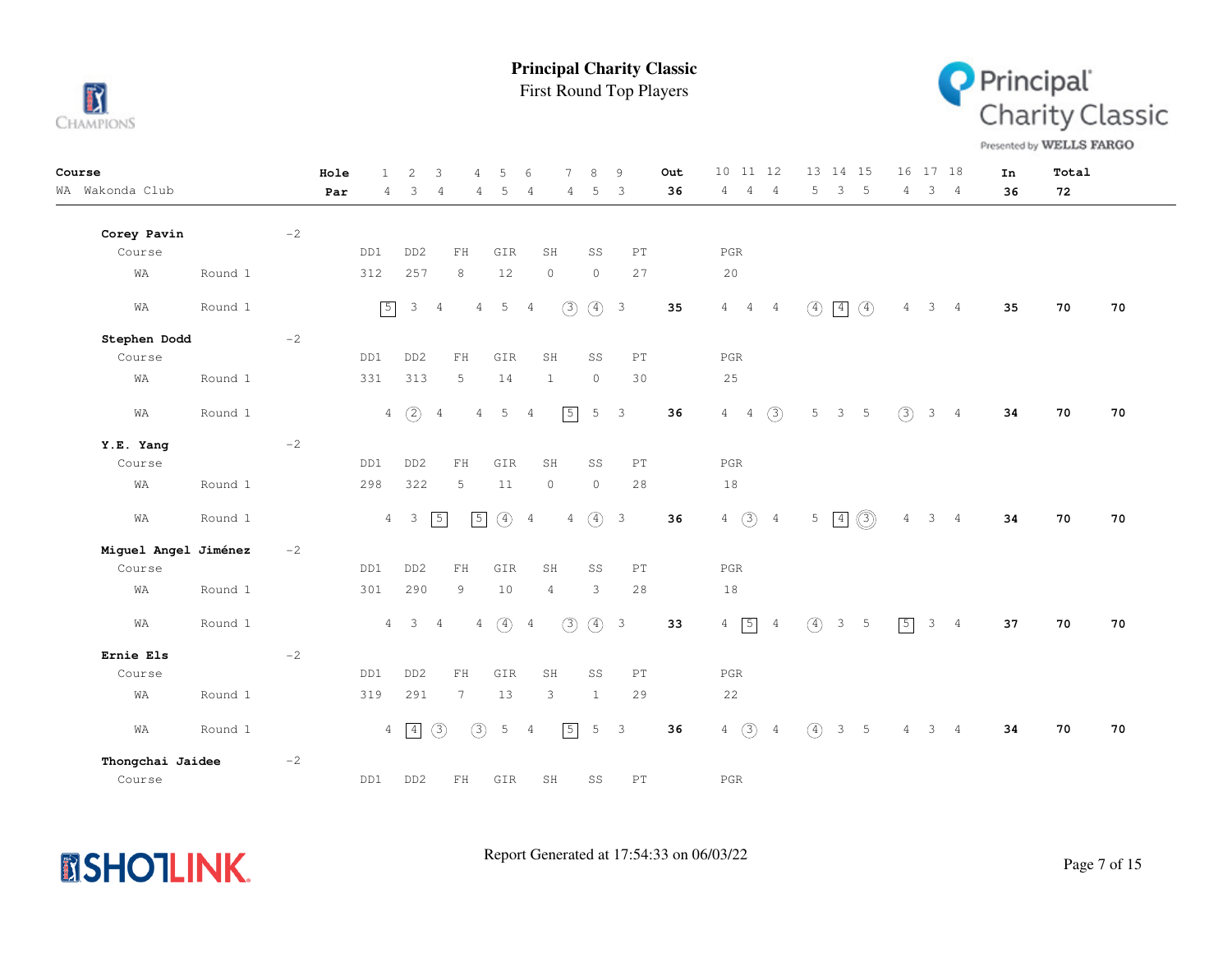

First Round Top Players



Presented by WELLS FARGO

| Course |                 |         |             | Hole | $\mathbf{1}$ | $\overline{2}$  | 3              | 4               | 5           | 6              | 7              | 8              | 9           | Out  | 10 11 12          |                | 13 14 15          |                |               |                 | 16 17 18 |                | In | Total |    |
|--------|-----------------|---------|-------------|------|--------------|-----------------|----------------|-----------------|-------------|----------------|----------------|----------------|-------------|------|-------------------|----------------|-------------------|----------------|---------------|-----------------|----------|----------------|----|-------|----|
|        | WA Wakonda Club |         |             | Par  | 4            | 3               | $\overline{4}$ | 4               | 5           | 4              | 4              | 5              | 3           | 36   | 4<br>4            | $\overline{4}$ | 5                 | 3 <sup>7</sup> | 5             | 4               |          | 3 <sub>4</sub> | 36 | 72    |    |
|        |                 |         |             |      |              |                 |                |                 |             |                |                |                |             |      |                   |                |                   |                |               |                 |          |                |    |       |    |
|        | WA              | Round 1 |             |      | 318          | 280             |                | 6               | 12          |                | 3              | 2              | 27          |      | 20                |                |                   |                |               |                 |          |                |    |       |    |
|        | WA              | Round 1 |             |      |              | $4\quad)$       | $\frac{4}{3}$  |                 | $4\quad 5$  | $\sqrt{5}$     | $4 -$          |                | (4) 3       | 35   | $4\quad 4\quad 4$ |                | $5\quad 4\quad 4$ |                |               | $4\overline{ }$ |          | $3 \quad (3)$  | 35 | 70    | 70 |
|        |                 |         |             |      |              |                 |                |                 |             |                |                |                |             |      |                   |                |                   |                |               |                 |          |                |    |       |    |
|        | David Branshaw  |         | $^{\rm -2}$ |      |              |                 |                |                 |             |                |                |                |             |      |                   |                |                   |                |               |                 |          |                |    |       |    |
|        | Course          |         |             |      | DD1          | DD <sub>2</sub> |                | FH              | GIR         |                | SH             | SS             | PT          |      | PGR               |                |                   |                |               |                 |          |                |    |       |    |
|        | WA              | Round 1 |             |      | 299          | 268             |                | $7\phantom{.0}$ | 12          |                | $\circ$        | $\circledcirc$ | 29          |      | 22                |                |                   |                |               |                 |          |                |    |       |    |
|        | WA              | Round 1 |             |      |              | $4\quad 3$      | $\circled{3}$  |                 | $4\quad)$   | $\circled{3}$  | $\overline{4}$ |                | $5 \quad 3$ | 33   | $4\quad 4\quad 4$ |                | $5\quad 4\quad 5$ |                |               | $\overline{4}$  |          | $3 \quad 4$    | 37 | 70    | 70 |
| 40     | Willie Wood     |         | $-1$        |      |              |                 |                |                 |             |                |                |                |             |      |                   |                |                   |                |               |                 |          |                |    |       |    |
|        | Course          |         |             |      | DD1          | DD <sub>2</sub> |                | ${\rm FH}$      | GIR         |                | SH             | SS             | PT          |      | $_{\rm PGR}$      |                |                   |                |               |                 |          |                |    |       |    |
|        | WA              | Round 1 |             |      | 231          | 252             |                | 5               | 11          |                | 2              | $\mathbf{1}$   | 28          |      | 19                |                |                   |                |               |                 |          |                |    |       |    |
|        | WA              | Round 1 |             |      |              | $4\quad)$       | $\boxed{5}$    | $\overline{4}$  | 5           | $\overline{4}$ | (3)            | 5              | $\boxed{4}$ | 36   | $4\quad 4\quad 4$ |                | $\circ$           | 3 <sub>5</sub> |               | $4\phantom{0}$  |          | $3 \quad 4$    | 35 | 71    | 71 |
|        | Steve Jones     |         | $-1$        |      |              |                 |                |                 |             |                |                |                |             |      |                   |                |                   |                |               |                 |          |                |    |       |    |
|        | Course          |         |             |      | DD1          | DD <sub>2</sub> |                | FH              | GIR         |                | SH             | SS             | PT          |      | $_{\rm PGR}$      |                |                   |                |               |                 |          |                |    |       |    |
|        | WA              | Round 1 |             |      | 287          | 278             |                | 5               | 12          |                | $\circ$        | $\circ$        | 29          |      | 22                |                |                   |                |               |                 |          |                |    |       |    |
|        | WA              | Round 1 |             |      |              | $4 \quad 3$     | $\boxed{5}$    | $\overline{4}$  | $5^{\circ}$ | $\overline{4}$ | $4 -$          |                | $5 \quad 3$ | 37   | $4\quad 4\quad 4$ |                | $5 \t3 \t(4)$     |                |               | (3)             |          | $3 \quad 4$    | 34 | 71    | 71 |
|        | John Huston     |         | $-1$        |      |              |                 |                |                 |             |                |                |                |             |      |                   |                |                   |                |               |                 |          |                |    |       |    |
|        | Course          |         |             |      | DD1          | DD <sub>2</sub> |                | ${\rm FH}$      | GIR         |                | SH             | SS             | PT          |      | $_{\rm PGR}$      |                |                   |                |               |                 |          |                |    |       |    |
|        | WA              | Round 1 |             |      | 313          | 303             |                | 5               | 13          |                | $\circ$        | $\circ$        | 28          |      | 23                |                |                   |                |               |                 |          |                |    |       |    |
|        | WA              | Round 1 |             |      |              | $4 \quad 3$     | $\frac{4}{3}$  | (3)             | 5           | $\overline{4}$ |                | $4\quad(4)$ 3  |             | $34$ | $4\quad 4\quad 4$ |                | $5\sqrt{5}$       |                | $\circled{4}$ | $\overline{4}$  |          | $3 \quad 4$    | 37 | 71    | 71 |
|        | Scott Verplank  |         | $-1$        |      |              |                 |                |                 |             |                |                |                |             |      |                   |                |                   |                |               |                 |          |                |    |       |    |
|        | Course          |         |             |      | DD1          | DD <sub>2</sub> |                | FH.             | GIR         |                | SH             | SS             | PT          |      | PGR               |                |                   |                |               |                 |          |                |    |       |    |
|        | WA              | Round 1 |             |      | 298          | 275             |                | 8               | 15          |                | 1              | $\circ$        | 31          |      | 26                |                |                   |                |               |                 |          |                |    |       |    |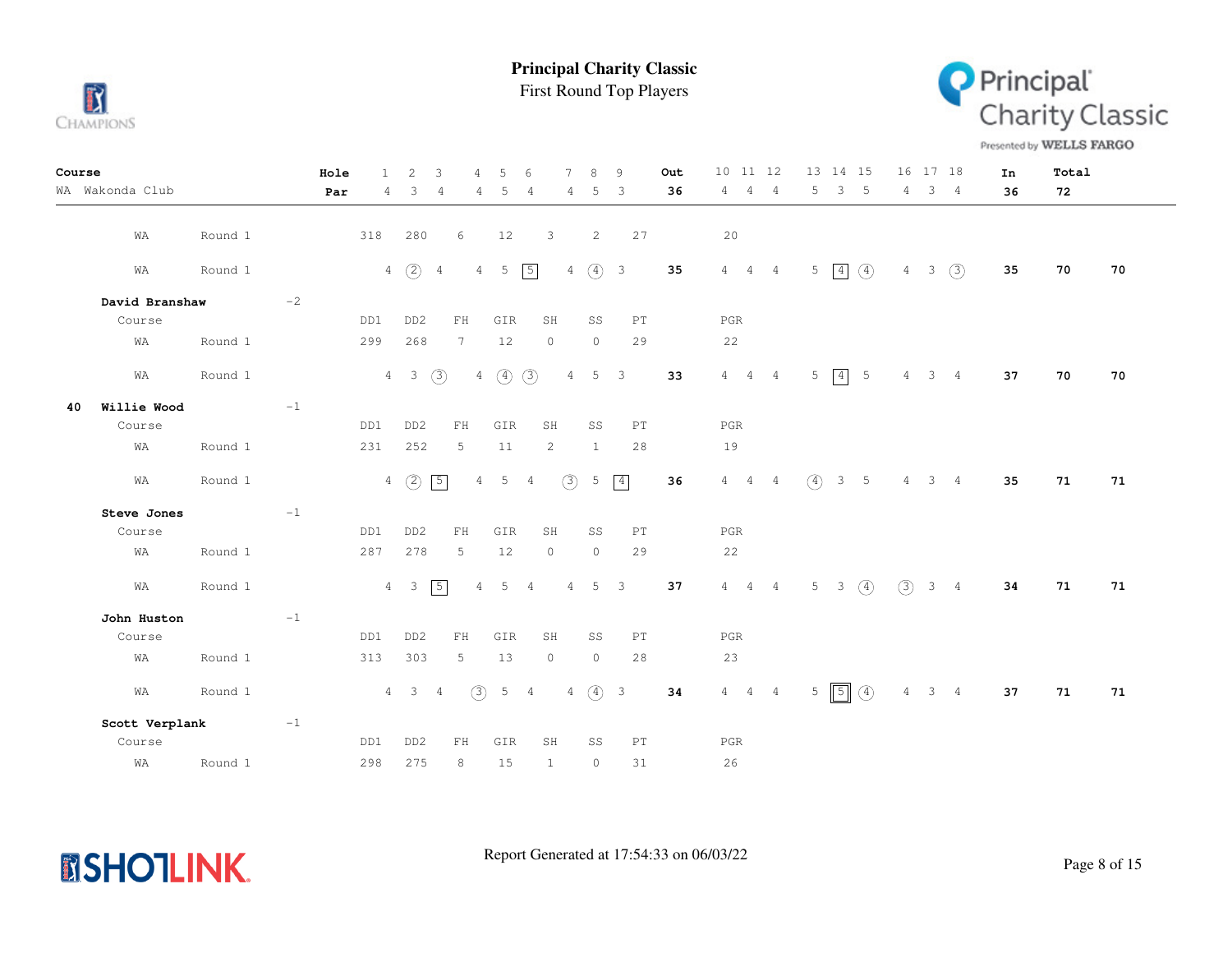

**MSHOTLINK.** 

**Principal Charity Classic**

First Round Top Players



Presented by WELLS FARGO

| Course           |         |             | Hole | $\mathbf{1}$   | 2                       | 3              | 4               | 5               | 6              | $\overline{7}$        | 8             | 9                          | Out | 10<br>11 12                       | 13 14 15                       | 16 17 18                         | In | Total |    |
|------------------|---------|-------------|------|----------------|-------------------------|----------------|-----------------|-----------------|----------------|-----------------------|---------------|----------------------------|-----|-----------------------------------|--------------------------------|----------------------------------|----|-------|----|
| WA Wakonda Club  |         |             | Par  | $\overline{4}$ | 3                       | $\overline{4}$ | 4               | - 5             | $\overline{4}$ | 4                     | 5             | $\overline{\mathbf{3}}$    | 36  | 4<br>$\frac{4}{3}$<br>4           | 5<br>3<br>$-5$                 | 3 <sub>4</sub><br>$4\phantom{0}$ | 36 | 72    |    |
| WA               | Round 1 |             |      | $\boxed{5}$    | $\boxed{4}$             | $\overline{4}$ | (3)             | $6\overline{6}$ | $\overline{4}$ | $\sqrt{5}$            | 5             | $\overline{\mathbf{3}}$    | 39  | $4\quad)$<br>(3)                  | 5<br>$\circled{4}$<br>3        | (3)<br>3<br>$\overline{4}$       | 32 | 71    | 71 |
| Kevin Sutherland |         | $-1$        |      |                |                         |                |                 |                 |                |                       |               |                            |     |                                   |                                |                                  |    |       |    |
| Course           |         |             |      | DD1            | DD <sub>2</sub>         |                | FH              | GIR             |                | SH                    | SS            | PT                         |     | $_{\rm PGR}$                      |                                |                                  |    |       |    |
| WA               | Round 1 |             |      | 279            | 297                     |                | 6               | 17              |                | 2                     | $\circ$       | 34                         |     | 32                                |                                |                                  |    |       |    |
|                  |         |             |      |                |                         |                |                 |                 |                |                       |               |                            |     |                                   |                                |                                  |    |       |    |
| WA               | Round 1 |             |      |                | $4 \quad 3$             | $\overline{4}$ |                 | $4\quad 5$      | $\overline{4}$ | $\overline{4}$        | $(4)$ 3       |                            | 35  | $4\quad)$<br>$\overline{4}$       | $\circled{4}$<br>$\boxed{4}$ 5 | $\boxed{5}$<br>$3 \quad 4$       | 36 | 71    | 71 |
| Jim Furyk        |         | $-1$        |      |                |                         |                |                 |                 |                |                       |               |                            |     |                                   |                                |                                  |    |       |    |
| Course           |         |             |      | DD1            | DD <sub>2</sub>         |                | FH              | GIR             |                | SH                    | SS            | PT                         |     | PGR                               |                                |                                  |    |       |    |
| WA               | Round 1 |             |      | 282            | 255                     |                | $7\phantom{.0}$ | 13              |                | $\mathbf{1}$          | $\circ$       | 29                         |     | 24                                |                                |                                  |    |       |    |
|                  |         |             |      |                |                         |                |                 |                 |                |                       |               |                            |     |                                   |                                |                                  |    |       |    |
| WA               | Round 1 |             |      | (3)            | $\mathcal{S}$           | $\boxed{5}$    | $\overline{4}$  | $\circled{4}$   | (3)            | (3)                   | 5             | $\overline{\phantom{a}}$   | 33  | $4\overline{5}$<br>$\overline{4}$ | $\circ$<br>3 <sub>5</sub>      | $\sqrt{6}$<br>$3 \quad 4$        | 38 | 71    | 71 |
| David Toms       |         | $-1$        |      |                |                         |                |                 |                 |                |                       |               |                            |     |                                   |                                |                                  |    |       |    |
| Course           |         |             |      | DD1            | DD <sub>2</sub>         |                | FH              | GIR             |                | SH                    | SS            | $\mathop{\rm PT}\nolimits$ |     | PGR                               |                                |                                  |    |       |    |
| WA               | Round 1 |             |      | 284            | 279                     |                | 6               | 15              |                | $\circ$               | $\circ$       | 33                         |     | 27                                |                                |                                  |    |       |    |
| WA               | Round 1 |             |      |                | $4 \qquad 3 \qquad 4$   |                | $\overline{4}$  | $\circled{4}$   | $\overline{4}$ | $\circled{3}$         | $\circled{4}$ | $\boxed{4}$                | 34  | $\boxed{5}$<br>4 4                | $5 \mid 4 \mid (4)$            | $(2)$ 4<br>$\sqrt{5}$            | 37 | 71    | 71 |
| Stephen Ames     |         | $^{\rm -1}$ |      |                |                         |                |                 |                 |                |                       |               |                            |     |                                   |                                |                                  |    |       |    |
| Course           |         |             |      | DD1            | DD <sub>2</sub>         |                | ${\rm FH}$      | GIR             |                | SH                    | SS            | PT                         |     | PGR                               |                                |                                  |    |       |    |
| WA               | Round 1 |             |      | 300            | 283                     |                | 8               | 13              |                | $\mathbf{1}$          | $\mathbf{1}$  | 29                         |     | 23                                |                                |                                  |    |       |    |
| WA               | Round 1 |             |      | 4              | $\overline{\mathbf{3}}$ | $\overline{4}$ | $\overline{4}$  | $\circled{4}$   | $\overline{4}$ | (3)                   |               | $5 \quad 3$                | 34  | $4\quad 4\quad 4$                 | $5 \quad 3 \quad 6$            | $4 \overline{4} \overline{3}$    | 37 | 71    | 71 |
| Darren Clarke    |         | $-1$        |      |                |                         |                |                 |                 |                |                       |               |                            |     |                                   |                                |                                  |    |       |    |
| Course           |         |             |      | DD1            | DD <sub>2</sub>         |                | FH              | GIR             |                | SH                    | SS            | PT                         |     | $_{\rm PGR}$                      |                                |                                  |    |       |    |
| WA               | Round 1 |             |      | 321            | 320                     |                | 6               | 11              |                | $\mathbf{2}^{\prime}$ | $\mathbf{1}$  | 28                         |     | 19                                |                                |                                  |    |       |    |
| WA               | Round 1 |             |      | $\overline{4}$ | 3 <sup>3</sup>          | $\overline{4}$ | $\sqrt{5}$      | $5 \qquad 4$    |                | $\overline{4}$        | $(4)$ 3       |                            | 36  | (3)<br>$4\quad 4$                 | $5 \mid 4$<br>$\circ$          | 3 <sub>4</sub><br>$\overline{4}$ | 35 | 71    | 71 |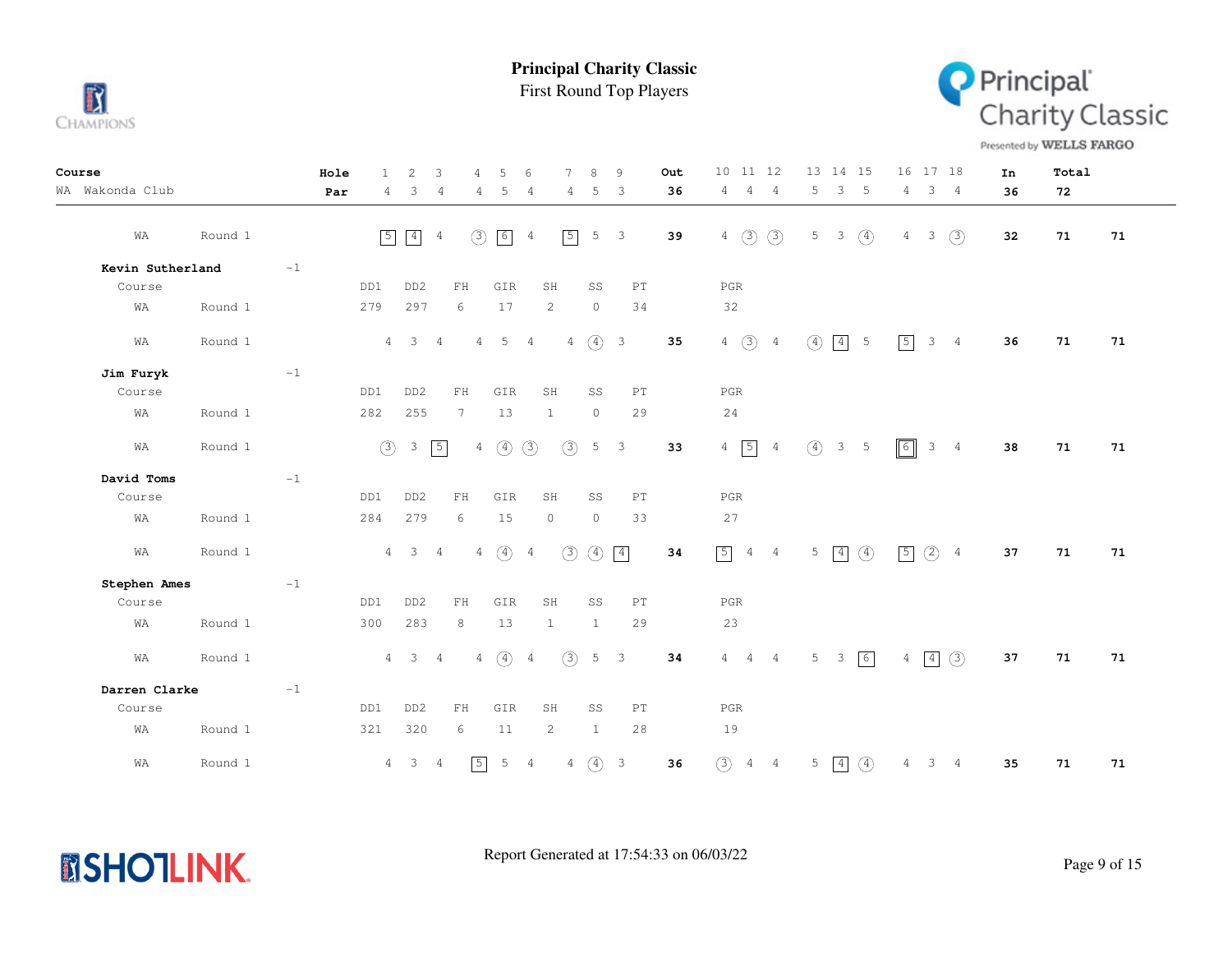

First Round Top Players



Presented by WELLS FARGO

| Course |                 |         |                        | Hole | $\mathbf{1}$   | 2                        | 3              | 4              | 5               | 6              | 7              | 8                   | 9                       | Out | 10 11 12                          | 13  14  15     |                |                  |   | 16 17 18       |                | In | Total |    |
|--------|-----------------|---------|------------------------|------|----------------|--------------------------|----------------|----------------|-----------------|----------------|----------------|---------------------|-------------------------|-----|-----------------------------------|----------------|----------------|------------------|---|----------------|----------------|----|-------|----|
|        | WA Wakonda Club |         |                        | Par  | 4              | 3                        | 4              | 4              | 5               | 4              | 4              | 5                   | 3                       | 36  | 4<br>4<br>4                       | 5.             | 3              | -5               | 4 | 3              | -4             | 36 | 72    |    |
|        | Scott Parel     |         | $-1$                   |      |                |                          |                |                |                 |                |                |                     |                         |     |                                   |                |                |                  |   |                |                |    |       |    |
|        | Course          |         |                        |      | DD1            | DD <sub>2</sub>          |                | FH             | GIR             |                | SH             | SS                  | PT                      |     | PGR                               |                |                |                  |   |                |                |    |       |    |
|        | WA              | Round 1 |                        |      | 324            | 308                      |                | 8              | 11              |                | $\mathbf{1}$   | 1                   | 28                      |     | 20                                |                |                |                  |   |                |                |    |       |    |
|        | WA              | Round 1 |                        |      | $\overline{4}$ | $\overline{\phantom{a}}$ | 4              | (3)            | 6               | $\overline{4}$ | $4 -$          | $\circ$             | $\overline{\mathbf{3}}$ | 35  | $5\overline{5}$<br>$\overline{4}$ | $\circ$        | 3 <sub>5</sub> |                  | 4 | $(2)$ 4        |                | 36 | 71    | 71 |
|        | Rob Labritz     |         | $-1$                   |      |                |                          |                |                |                 |                |                |                     |                         |     |                                   |                |                |                  |   |                |                |    |       |    |
|        | Course          |         |                        |      | DD1            | DD <sub>2</sub>          |                | FH             | GIR             |                | SH             | SS                  | PT                      |     | PGR                               |                |                |                  |   |                |                |    |       |    |
|        | WA              | Round 1 |                        |      | 318            | 259                      |                | 6              | 14              |                | 2              | $\circledcirc$      | 31                      |     | 25                                |                |                |                  |   |                |                |    |       |    |
|        | WA              | Round 1 |                        |      |                | $4 \quad 3$              | $\overline{4}$ | $\sqrt{5}$     | 6               | $\circled{3}$  | $\overline{4}$ | $5 \quad 3$         |                         | 37  | $4 \text{ } 3 \text{ } 4$         |                | $5 \t3 \t(4)$  |                  |   | $4 \mid 4$     | (3)            | 34 | 71    | 71 |
|        | Mario Tiziani   |         | $-1$                   |      |                |                          |                |                |                 |                |                |                     |                         |     |                                   |                |                |                  |   |                |                |    |       |    |
|        | Course          |         |                        |      | DD1            | DD <sub>2</sub>          |                | ${\rm FH}$     | GIR             |                | SH             | SS                  | PT                      |     | PGR                               |                |                |                  |   |                |                |    |       |    |
|        | WA              | Round 1 |                        |      | 301            | 299                      |                | 5              | 12              |                | $\mathbf{1}$   | $\circ$             | 29                      |     | 22                                |                |                |                  |   |                |                |    |       |    |
|        | WA              | Round 1 |                        |      |                | $4 \quad 3$              | $\overline{4}$ | 4              | $5\overline{)}$ | $\frac{4}{3}$  |                | $4 \quad 5 \quad 3$ |                         | 36  | $4\quad 4\quad 4$                 | 6              | (2)            | $\circled{4}$    | 4 |                | 3 <sub>4</sub> | 35 | 71    | 71 |
| 52     | Harrison Frazar |         | E                      |      |                |                          |                |                |                 |                |                |                     |                         |     |                                   |                |                |                  |   |                |                |    |       |    |
|        | Course          |         |                        |      | DD1            | DD <sub>2</sub>          |                | FH             | GIR             |                | SH             | SS                  | PT                      |     | PGR                               |                |                |                  |   |                |                |    |       |    |
|        | WA              | Round 1 |                        |      | 323            | 236                      |                | $\overline{4}$ | 13              |                | 1              | $\circ$             | 33                      |     | 25                                |                |                |                  |   |                |                |    |       |    |
|        | WA              | Round 1 |                        |      | $\sqrt{5}$     | 3                        | -4             | $\sqrt{5}$     | 5               | $\overline{4}$ | $\boxed{5}$    | $\circled{4}$       | $\overline{\mathbf{3}}$ | 38  | $4\quad 4\quad 4$                 | 5 <sub>1</sub> | 3 <sup>7</sup> | $\left(4\right)$ | 4 | 3 <sup>7</sup> | $\circled{3}$  | 34 | 72    | 72 |
|        | Tim Herron      |         | $\mathop{}\mathcal{E}$ |      |                |                          |                |                |                 |                |                |                     |                         |     |                                   |                |                |                  |   |                |                |    |       |    |
|        | Course          |         |                        |      | DD1            | DD <sub>2</sub>          |                | FH             | GIR             |                | SH             | SS                  | PT                      |     | PGR                               |                |                |                  |   |                |                |    |       |    |
|        | WA              | Round 1 |                        |      | 255            | 296                      |                | 6              | 14              |                | $\mathbf{2}$   | $\circ$             | 32                      |     | 26                                |                |                |                  |   |                |                |    |       |    |
|        | WA              | Round 1 |                        |      | $\sqrt{5}$     | $\circled{2}$            | $\overline{4}$ | $\overline{4}$ | $\circled{4}$   | $\overline{4}$ | 4              |                     | $5 \quad 3$             | 35  | $4 \qquad 4 \qquad 4$             | $5 -$          | 3 <sup>7</sup> | $\sqrt{6}$       | 4 |                | $3 \quad 4$    | 37 | 72    | 72 |
|        | Paul Stankowski |         | E                      |      |                |                          |                |                |                 |                |                |                     |                         |     |                                   |                |                |                  |   |                |                |    |       |    |
|        | Course          |         |                        |      | DD1            | DD <sub>2</sub>          |                | FH             | GIR             |                | SH             | SS                  | PT                      |     | <b>PGR</b>                        |                |                |                  |   |                |                |    |       |    |

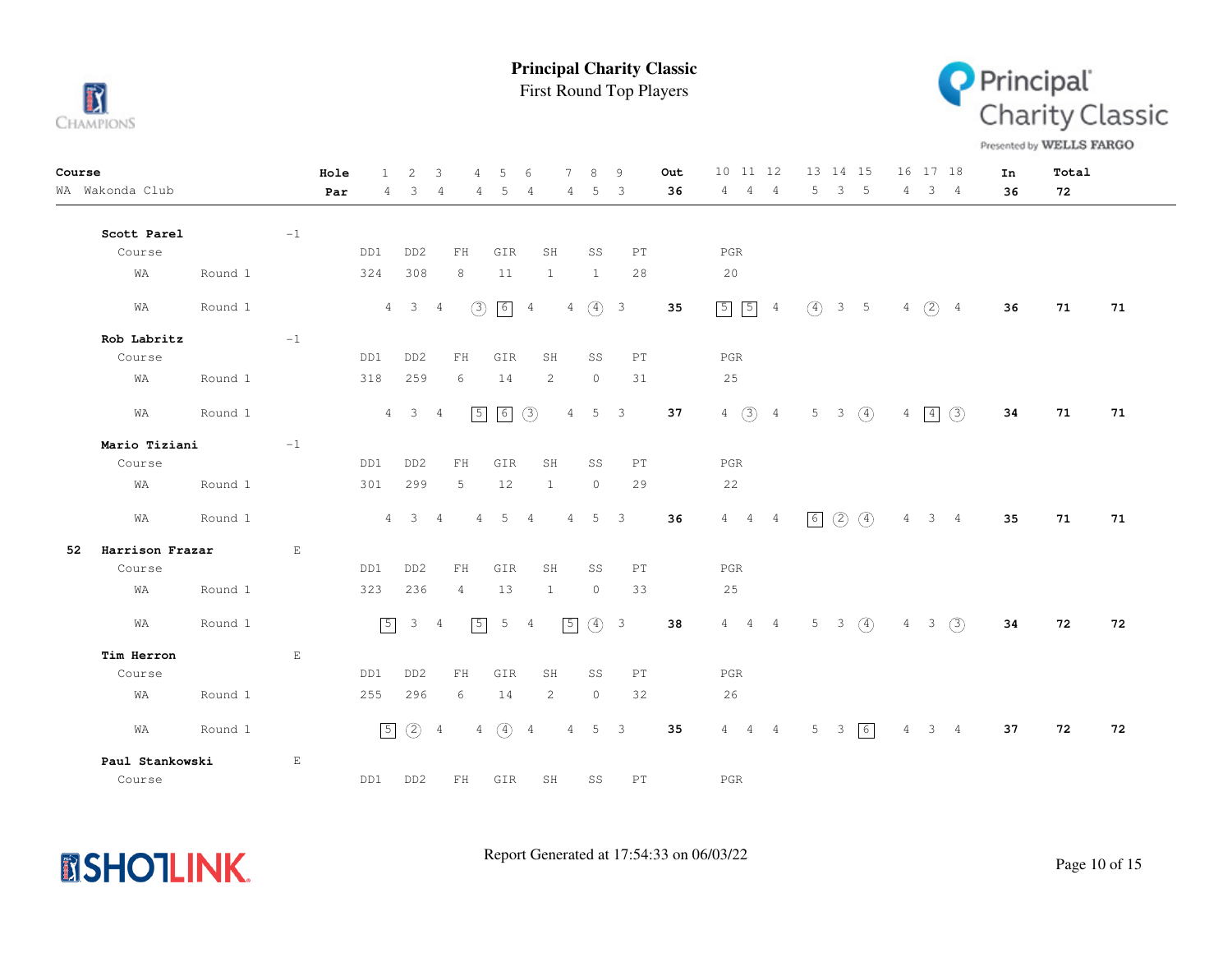

First Round Top Players



Presented by WELLS FARGO

| Course          |         | Hole                        | $\mathbf{1}$ | 2               | 3              | 4               | 5                     | 6              | 7              | 8                         | 9              | Out | 10 11 12                      | 13 14 15                       | 16 17 18                              | In | Total |    |
|-----------------|---------|-----------------------------|--------------|-----------------|----------------|-----------------|-----------------------|----------------|----------------|---------------------------|----------------|-----|-------------------------------|--------------------------------|---------------------------------------|----|-------|----|
| WA Wakonda Club |         | Par                         | 4            | 3               | $\overline{4}$ | 4               | 5                     | 4              | 4              | 5                         | $\overline{3}$ | 36  | $4 -$<br>4<br>4               | 5<br>3 <sub>5</sub>            | 3 <sub>4</sub><br>4                   | 36 | 72    |    |
| WA              | Round 1 |                             | 319          | 306             |                | 6               | 14                    |                | $\overline{2}$ | $\mathbf{1}$              | 31             |     | 25                            |                                |                                       |    |       |    |
| WA              | Round 1 |                             | $\sqrt{5}$   | $\mathcal{E}$   | $\overline{4}$ | $\sqrt{5}$      | $\circled{4}$         | $\overline{4}$ |                | $4\quad(4)$ 3             |                | 36  | $4\sqrt{6}$<br>$\overline{4}$ | $\circled{4}$<br>$3\quad 5$    | $4\quad)$ $\frac{1}{2}$ $\frac{1}{4}$ | 36 | 72    | 72 |
| Russ Cochran    |         | $\mathop{}\mathbb{E}$       |              |                 |                |                 |                       |                |                |                           |                |     |                               |                                |                                       |    |       |    |
| Course          |         |                             | DD1          | DD <sub>2</sub> |                | FH              | GIR                   |                | SH             | SS                        | PT             |     | PGR                           |                                |                                       |    |       |    |
| WA              | Round 1 |                             | 283          | 258             |                | $8\,$           | 15                    |                | $\mathbf{1}$   | $\circledcirc$            | 34             |     | 30                            |                                |                                       |    |       |    |
| WA              | Round 1 |                             |              | $4 \quad 3$     | $\overline{4}$ | $4 -$           | $5\phantom{.0}$       | $\overline{4}$ | $\circled{3}$  |                           | $5 \quad 3$    | 35  | $4\quad 4\quad 4$             | $5 \mid 4 \mid 5$              | $\overline{4}$<br>$3 \quad 4$         | 37 | 72    | 72 |
| Gene Sauers     |         | $\mathop{}\mathbb{E}$       |              |                 |                |                 |                       |                |                |                           |                |     |                               |                                |                                       |    |       |    |
| Course          |         |                             | DD1          | DD <sub>2</sub> |                | ${\rm FH}$      | GIR                   |                | SH             | SS                        | PT             |     | PGR                           |                                |                                       |    |       |    |
| WA              | Round 1 |                             | 305          | 271             |                | 5               | 12                    |                | 3              | $\overline{c}$            | 30             |     | 22                            |                                |                                       |    |       |    |
| WA              | Round 1 |                             | $\boxed{5}$  | (2)             | $\overline{4}$ | $\sqrt{5}$      | 6                     | $\overline{4}$ | 4              |                           | 5 <sup>3</sup> | 38  | $4\quad 4$<br>$\overline{4}$  | $\circ$<br>$3\quad 5$          | $3 \quad (3)$<br>4                    | 34 | 72    | 72 |
| Joe Durant      |         | $\mathop{}\!\textnormal{E}$ |              |                 |                |                 |                       |                |                |                           |                |     |                               |                                |                                       |    |       |    |
| Course          |         |                             | DD1          | DD <sub>2</sub> |                | ${\rm FH}$      | GIR                   |                | SH             | SS                        | PT             |     | $_{\rm PGR}$                  |                                |                                       |    |       |    |
| WA              | Round 1 |                             | 303          | 274             |                | 8               | 14                    |                | $\circ$        | $\circ$                   | 31             |     | 25                            |                                |                                       |    |       |    |
| WA              | Round 1 |                             | $\sqrt{5}$   | $\mathcal{S}$   | $\overline{4}$ |                 | $4 \quad (4) \quad 4$ |                |                | 4 $\bigoplus$ $\boxed{4}$ |                | 36  | $4\quad 4\quad 4$             | $\circ$<br>$3 \quad 5$         | $\boxed{5}$<br>$3 \quad 4$            | 36 | 72    | 72 |
| John Daly       |         | $\mathop{}\mathbb{E}$       |              |                 |                |                 |                       |                |                |                           |                |     |                               |                                |                                       |    |       |    |
| Course          |         |                             | DD1          | DD <sub>2</sub> |                | ${\rm FH}$      | GIR                   |                | SH             | SS                        | PT             |     | PGR                           |                                |                                       |    |       |    |
| WA              | Round 1 |                             | 312          | 265             |                | $7\phantom{.0}$ | 13                    |                | $\circ$        | $\circ$                   | 33             |     | 26                            |                                |                                       |    |       |    |
| WA              | Round 1 |                             |              | $4 \sqrt{4}$    | (3)            | $\overline{4}$  | 5                     | $\overline{4}$ |                | $4\quad\overline{4}$ 3    |                | 35  | $4\qquad 4\qquad 4$           | $\left(4\right)$<br>$-5$<br> 4 | $\sqrt{5}$<br>$3 \quad 4$             | 37 | 72    | 72 |
| Lee Janzen      |         | $\mathbf E$                 |              |                 |                |                 |                       |                |                |                           |                |     |                               |                                |                                       |    |       |    |
| Course          |         |                             | DD1          | DD <sub>2</sub> |                | FH              | GIR                   |                | SH             | SS                        | PT             |     | PGR                           |                                |                                       |    |       |    |
| WA              | Round 1 |                             | 296          | 272             |                | $7\phantom{.0}$ | 10                    |                | 2              | $\mathbf{1}$              | 28             |     | 18                            |                                |                                       |    |       |    |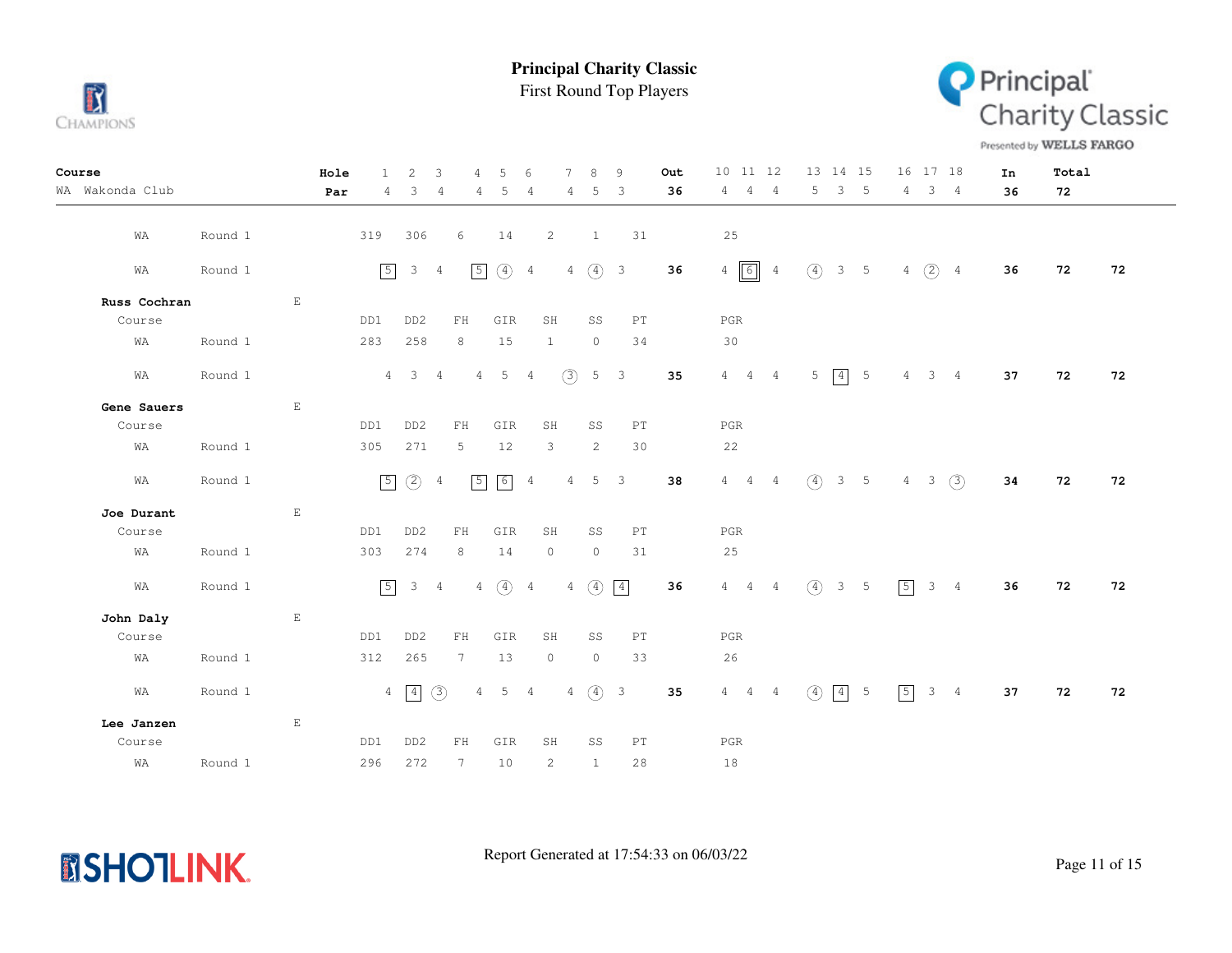

**MSHOTLINK.** 

**Principal Charity Classic**

First Round Top Players



Presented by WELLS FARGO

| Course |                 |         |                       | Hole | 1.          | $\overline{2}$      | 3              | 4               | 5               | 6              | 7             | 8             | 9                        | Out | 10 11 12                          | 13 14 15                                            | 16 17 18                      | In | Total |    |
|--------|-----------------|---------|-----------------------|------|-------------|---------------------|----------------|-----------------|-----------------|----------------|---------------|---------------|--------------------------|-----|-----------------------------------|-----------------------------------------------------|-------------------------------|----|-------|----|
|        | WA Wakonda Club |         |                       | Par  | 4           | 3                   | $\overline{4}$ | 4               | 5               | 4              | 4             | 5             | 3                        | 36  | $\overline{4}$<br>4<br>4          | 3 <sub>5</sub><br>5                                 | 4<br>3 <sub>4</sub>           | 36 | 72    |    |
|        | WA              | Round 1 |                       |      |             | $4\quad 3$          | $\sqrt{5}$     | $4 -$           | $5\phantom{.0}$ | (3)            | 4             | $\circled{4}$ | $\overline{\phantom{a}}$ | 35  | $\sqrt{5}$<br>4<br>$\overline{4}$ | -5<br>5<br>3                                        | $3 -$<br>4<br>4               | 37 | 72    | 72 |
|        | Chris DiMarco   |         | $\mathbf{E}$          |      |             |                     |                |                 |                 |                |               |               |                          |     |                                   |                                                     |                               |    |       |    |
|        | Course          |         |                       |      | DD1         | DD <sub>2</sub>     |                | FH              | GIR             |                | SH            | SS            | PT                       |     | PGR                               |                                                     |                               |    |       |    |
|        | WA              | Round 1 |                       |      | 283         | 278                 |                | 2               | 12              |                | $\mathbf{1}$  | $\circ$       | 29                       |     | 21                                |                                                     |                               |    |       |    |
|        | WA              | Round 1 |                       |      | $\boxed{5}$ | $\circled{2}$       | $\circled{3}$  | $\overline{4}$  | 5               | $\overline{4}$ | $\sqrt{5}$    | (4) 3         |                          | 35  | $\boxed{5}$<br>4 4                | 5<br>3 <sub>5</sub>                                 | $\overline{4}$<br>$3 \quad 4$ | 37 | 72    | 72 |
|        | Scott McCarron  |         | $\mathop{}\mathbb{E}$ |      |             |                     |                |                 |                 |                |               |               |                          |     |                                   |                                                     |                               |    |       |    |
|        | Course          |         |                       |      | DD1         | DD <sub>2</sub>     |                | FH              | GIR             |                | SH            | SS            | PT                       |     | PGR                               |                                                     |                               |    |       |    |
|        | WA              | Round 1 |                       |      | 297         | 313                 |                | 6               | 11              |                | 2             | 2             | 30                       |     | 19                                |                                                     |                               |    |       |    |
|        | WA              | Round 1 |                       |      | $\boxed{5}$ | $\boxed{4}$         | $\boxed{5}$    | $\sqrt{5}$      | $(4)$ 4         |                | $\boxed{5}$   | $\circ$       | $\overline{\mathbf{3}}$  | 39  | $4 \qquad 4 \qquad 4$             | $\circled{3}$<br>$\circ$<br>$\overline{\mathbf{3}}$ | $\boxed{4}$ $\boxed{3}$<br>4  | 33 | 72    | 72 |
|        | Shane Bertsch   |         | $\mathbf E$           |      |             |                     |                |                 |                 |                |               |               |                          |     |                                   |                                                     |                               |    |       |    |
|        | Course          |         |                       |      | DD1         | DD <sub>2</sub>     |                | FH              | GIR             |                | SH            | SS            | PT                       |     | PGR                               |                                                     |                               |    |       |    |
|        | WA              | Round 1 |                       |      | 272         | 285                 |                | $7\overline{ }$ | 13              |                | $\mathbf{2}$  | 2             | 30                       |     | 24                                |                                                     |                               |    |       |    |
|        | WA              | Round 1 |                       |      | $\sqrt{5}$  |                     | $3 \quad 4$    |                 | $4\quad)$       | $\boxed{5}$    | $\circled{3}$ |               | $5 \quad 3$              | 36  | $4\overline{5}$ $\overline{3}$    | $\circled{4}$<br>$5 \mid 4$                         | $4 -$<br>$3 \quad 4$          | 36 | 72    | 72 |
| 63     | Esteban Toledo  |         | $+1$                  |      |             |                     |                |                 |                 |                |               |               |                          |     |                                   |                                                     |                               |    |       |    |
|        | Course          |         |                       |      | DD1         | DD <sub>2</sub>     |                | ${\rm FH}$      | GIR             |                | SH            | SS            | PT                       |     | PGR                               |                                                     |                               |    |       |    |
|        | WA              | Round 1 |                       |      | 318         | 225                 |                | 9               | 12              |                | $\mathbf{1}$  | $\circ$       | 31                       |     | 23                                |                                                     |                               |    |       |    |
|        | WA              | Round 1 |                       |      |             | $4 \quad 3 \quad 4$ |                |                 | $4\sqrt{6}$     | $\sqrt{5}$     | (3)           |               | $5 \quad 3$              | 37  | $4 \t 4 \t (3)$                   | $\boxed{4}$ 5<br>5                                  | $4 \quad 3 \quad 4$           | 36 | 73    | 73 |
|        | Glen Day        |         | $+1$                  |      |             |                     |                |                 |                 |                |               |               |                          |     |                                   |                                                     |                               |    |       |    |
|        | Course          |         |                       |      | DD1         | DD <sub>2</sub>     |                | ${\rm FH}$      | GIR             |                | SH            | SS            | PT                       |     | PGR                               |                                                     |                               |    |       |    |
|        | WA              | Round 1 |                       |      | 278         | 275                 |                | 6               | 13              |                | $\circ$       | $\circ$       | 32                       |     | 25                                |                                                     |                               |    |       |    |
|        | WA              | Round 1 |                       |      | $\sqrt{5}$  |                     | $3 \quad 4$    | $\sqrt{5}$      | $\boxed{6}$     | (3)            | $\circled{3}$ |               | $5 \quad 3$              | 37  | $\boxed{5}$<br>$4\quad 4$         | $5 \t3 \t(4)$                                       | 4<br>$3 \quad 4$              | 36 | 73    | 73 |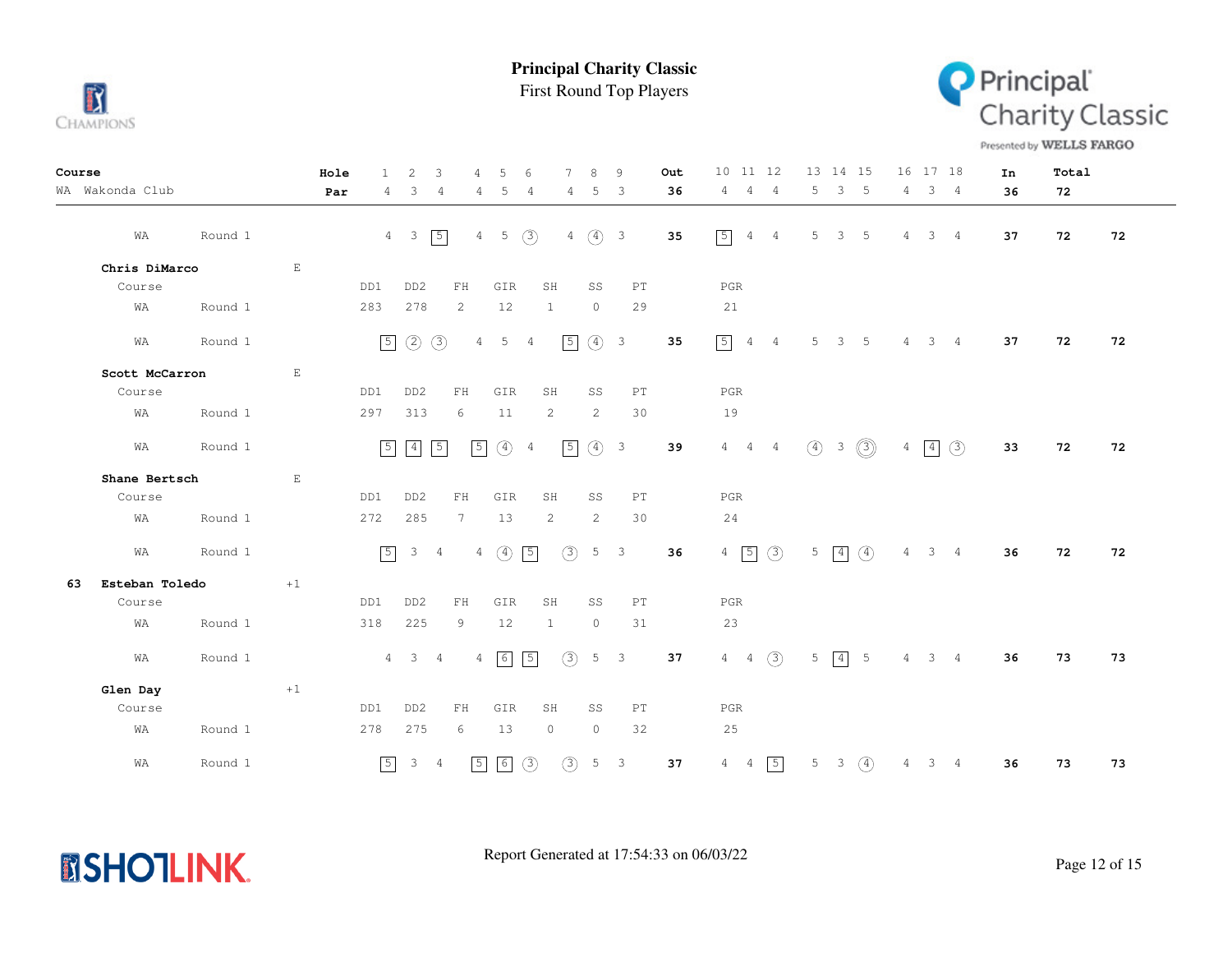

First Round Top Players



Presented by WELLS FARGO

| Course       |                 |         |      | Hole | $\mathbf{1}$   | $\mathbf{2}$            | $\mathbf{3}$   | 4              | 5              | 6              | 7              | 8             | 9              | Out | 10 11 12                          |                |                  | 13 14 15                         |                | 16 17 18 |                | In | Total |    |
|--------------|-----------------|---------|------|------|----------------|-------------------------|----------------|----------------|----------------|----------------|----------------|---------------|----------------|-----|-----------------------------------|----------------|------------------|----------------------------------|----------------|----------|----------------|----|-------|----|
|              | WA Wakonda Club |         |      | Par  | 4              | 3                       | 4              | 4              | 5              | 4              | 4              | 5             | -3             | 36  | 4<br>$\overline{4}$               | 4              | 5                | 3 <sub>5</sub>                   | 4              |          | 3 <sub>4</sub> | 36 | 72    |    |
|              |                 |         |      |      |                |                         |                |                |                |                |                |               |                |     |                                   |                |                  |                                  |                |          |                |    |       |    |
|              | John Senden     |         | $+1$ |      |                |                         |                |                |                |                |                |               |                |     |                                   |                |                  |                                  |                |          |                |    |       |    |
|              | Course          |         |      |      | DD1            | DD <sub>2</sub>         |                | ${\rm FH}$     | GIR            | SH             |                | SS            | PT             |     | $_{\rm PGR}$                      |                |                  |                                  |                |          |                |    |       |    |
|              | WΑ              | Round 1 |      |      | 298            | 275                     |                | 8              | 12             | $\mathbf{1}$   |                | $\circ$       | 30             |     | 19                                |                |                  |                                  |                |          |                |    |       |    |
|              | WA              | Round 1 |      |      | $\boxed{5}$    | $\boxed{4}$             | $\boxed{5}$    | $\sqrt{5}$     | $\circled{4}$  | $\overline{4}$ | $\sqrt{5}$     | 5             | $\overline{3}$ | 40  | $4\quad 4$                        | (3)            | $\circled{4}$    | $\vert 4 \vert$<br>$\circled{4}$ | 4              | $3 -$    | (3)            | 33 | 73    | 73 |
|              | Michael Allen   |         | $+1$ |      |                |                         |                |                |                |                |                |               |                |     |                                   |                |                  |                                  |                |          |                |    |       |    |
|              | Course          |         |      |      | DD1            | DD <sub>2</sub>         |                | FH             | GIR            | SH             |                | SS            | PT             |     | PGR                               |                |                  |                                  |                |          |                |    |       |    |
|              | WA              | Round 1 |      |      | 231            | 293                     |                | 2              | 10             | 2              |                | $\mathbf{1}$  | 29             |     | 19                                |                |                  |                                  |                |          |                |    |       |    |
|              | WA              | Round 1 |      |      | $\overline{4}$ | $\overline{\mathbf{3}}$ | (3)            | $\sqrt{5}$     | $\overline{5}$ | $\overline{4}$ | $\circled{3}$  | 6             | $\boxed{4}$    | 37  | $4\overline{ }$<br>$\overline{4}$ | $\overline{4}$ | 5                | 3 <sup>7</sup><br>-5             | $\overline{4}$ |          | 3 <sub>4</sub> | 36 | 73    | 73 |
|              | Jeff Maggert    |         | $+1$ |      |                |                         |                |                |                |                |                |               |                |     |                                   |                |                  |                                  |                |          |                |    |       |    |
|              | Course          |         |      |      | DD1            | DD <sub>2</sub>         |                | FH             | GIR            | SH             |                | SS            | PT             |     | <b>PGR</b>                        |                |                  |                                  |                |          |                |    |       |    |
|              | WA              | Round 1 |      |      | 315            | 282                     |                | 6              | 10             | $\circ$        |                | $\circ$       | 31             |     | 19                                |                |                  |                                  |                |          |                |    |       |    |
|              | WA              | Round 1 |      |      | $\boxed{5}$    | 3                       | $\overline{4}$ | $\overline{4}$ | 6              | (3)            | $\overline{4}$ | $\circled{4}$ | $\boxed{4}$    | 37  | $\boxed{5}$ 4 4                   |                | $\circled{4}$    | 3 <sub>5</sub>                   | 4              |          | 3 <sub>4</sub> | 36 | 73    | 73 |
|              | David McKenzie  |         | $+1$ |      |                |                         |                |                |                |                |                |               |                |     |                                   |                |                  |                                  |                |          |                |    |       |    |
|              | Course          |         |      |      | DD1            | DD <sub>2</sub>         |                | ${\rm FH}$     | GIR            | SH             |                | SS            | PT             |     | $_{\rm PGR}$                      |                |                  |                                  |                |          |                |    |       |    |
|              | WA              | Round 1 |      |      | 282            | 273                     |                | $\overline{4}$ | 10             | $\circ$        |                | $\circ$       | 29             |     | 19                                |                |                  |                                  |                |          |                |    |       |    |
|              | WA              | Round 1 |      |      | (3)            | $\mathcal{E}$           | $\overline{4}$ | $\overline{4}$ | 6              | $\overline{4}$ | $\overline{4}$ | $\circled{4}$ | $\boxed{5}$    | 37  | $4\overline{ }$<br>$\overline{4}$ | $\overline{4}$ | $\left(4\right)$ | $\vert 4 \vert$<br>5             | 4              |          | 3 <sub>4</sub> | 36 | 73    | 73 |
| Tommy Tolles |                 | $+1$    |      |      |                |                         |                |                |                |                |                |               |                |     |                                   |                |                  |                                  |                |          |                |    |       |    |
|              | Course          |         |      |      | DD1            | DD <sub>2</sub>         |                | FH             | GIR            | SH             |                | SS            | PT             |     | <b>PGR</b>                        |                |                  |                                  |                |          |                |    |       |    |
|              | WA              | Round 1 |      |      | 291            | 192                     |                | 3              | $11\,$         |                | 2              | $\circ$       | 31             |     | 20                                |                |                  |                                  |                |          |                |    |       |    |
|              | WA              | Round 1 |      |      | $\overline{4}$ | $\sqrt{4}$              | 4              | (3)            | 5              | $\overline{4}$ | $\circled{3}$  | 5             | $\boxed{4}$    | 36  | $4\phantom{0}$                    | $4\quad 4$     | (4)              | $\boxed{4}$<br>6                 | 4              |          | $3 \quad 4$    | 37 | 73    | 73 |
| 70           | Scott Dunlap    |         | $+2$ |      |                |                         |                |                |                |                |                |               |                |     |                                   |                |                  |                                  |                |          |                |    |       |    |
|              | Course          |         |      |      | DD1            | DD <sub>2</sub>         |                | FH             | GIR            | SH             |                | SS            | PT             |     | <b>PGR</b>                        |                |                  |                                  |                |          |                |    |       |    |

**MSHOTLINK.**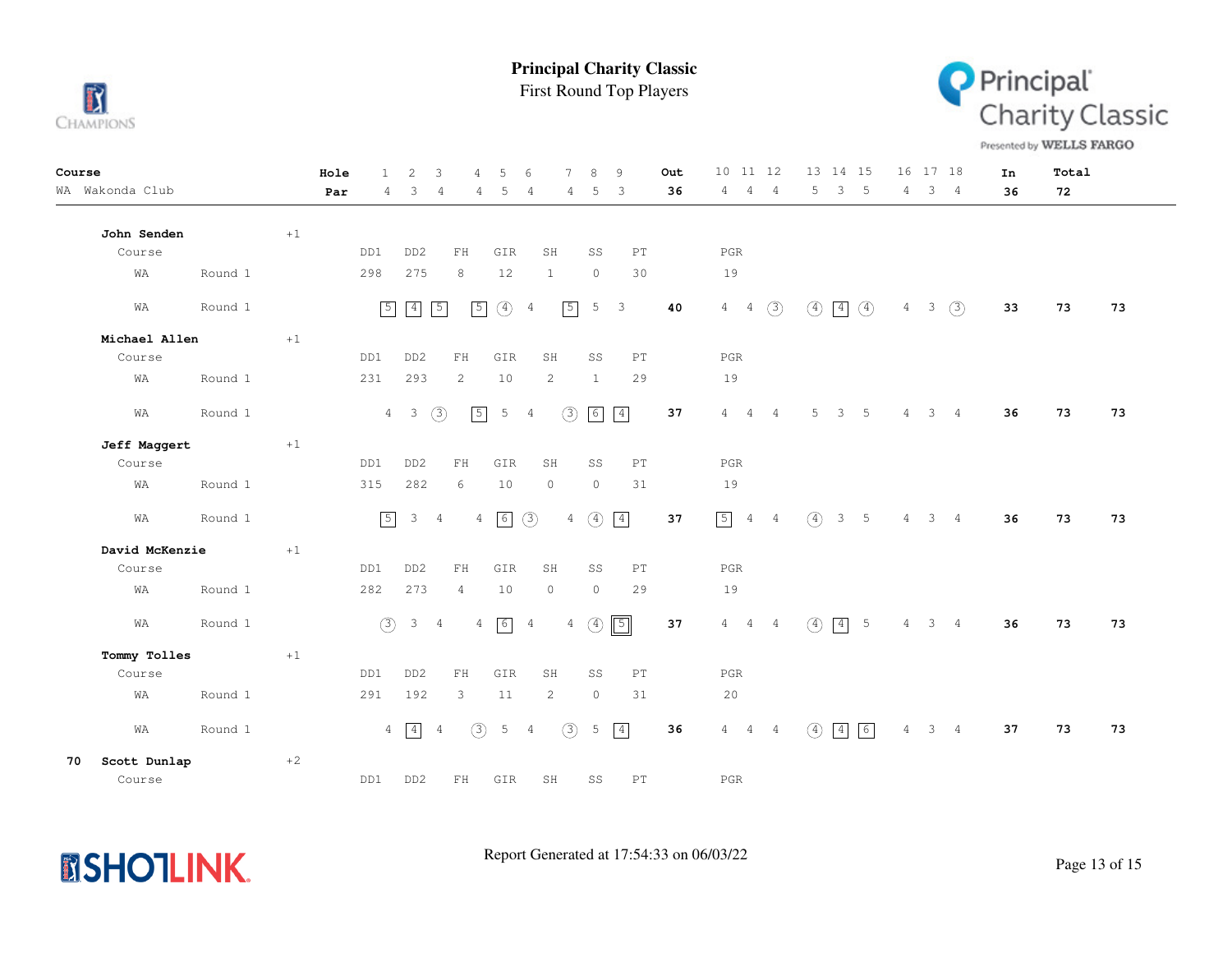

First Round Top Players **Principal Charity Classic**



Presented by WELLS FARGO

| Course        |                 |         |             | Hole | 1              | 2                       | 3              | 4              | 5               | 6              | $\tau$          | 8             | 9                          | Out | 10 11 12                      |                |         | 13 14 15    |                 |                | 16 17 18            |                 | In | Total |    |
|---------------|-----------------|---------|-------------|------|----------------|-------------------------|----------------|----------------|-----------------|----------------|-----------------|---------------|----------------------------|-----|-------------------------------|----------------|---------|-------------|-----------------|----------------|---------------------|-----------------|----|-------|----|
|               | WA Wakonda Club |         |             | Par  | 4              | 3                       | $\overline{4}$ | 4              | 5               | 4              | 4               | 5             | 3                          | 36  | $\overline{4}$<br>$4^{\circ}$ | $\frac{4}{3}$  | 5       | 3           | $-5$            | 4              |                     | 3 <sub>4</sub>  | 36 | 72    |    |
|               |                 |         |             |      |                |                         |                |                |                 |                |                 |               |                            |     |                               |                |         |             |                 |                |                     |                 |    |       |    |
|               | WA              | Round 1 |             |      | 312            | 279                     |                | 7              | 13              |                | 3               | <sup>1</sup>  | 32                         |     | 27                            |                |         |             |                 |                |                     |                 |    |       |    |
|               | WA              | Round 1 |             |      | $\sqrt{5}$     | $\mathcal{E}$           | $\sqrt{5}$     | (3)            | 5               | 4              | $4\overline{ }$ | $\circled{4}$ | $\overline{\mathbf{3}}$    | 36  | $4\sqrt{5}$                   | $\overline{4}$ | 5       | $\boxed{4}$ | $5\phantom{.0}$ | $\overline{4}$ |                     | $3 \quad 4$     | 38 | 74    | 74 |
|               |                 |         |             |      |                |                         |                |                |                 |                |                 |               |                            |     |                               |                |         |             |                 |                |                     |                 |    |       |    |
|               | David Frost     |         | $^{\rm +2}$ |      |                |                         |                |                |                 |                |                 |               |                            |     |                               |                |         |             |                 |                |                     |                 |    |       |    |
|               | Course          |         |             |      | DD1            | DD <sub>2</sub>         |                | ${\rm FH}$     | GIR             |                | SH              | SS            | PT                         |     | $_{\rm PGR}$                  |                |         |             |                 |                |                     |                 |    |       |    |
|               | WA              | Round 1 |             |      | 218            | 295                     |                | 6              | 10              |                | 3               | $\circ$       | 28                         |     | 17                            |                |         |             |                 |                |                     |                 |    |       |    |
|               | WA              | Round 1 |             |      |                | $4\boxed{5}$            | $\overline{4}$ | $\overline{4}$ | $6\overline{6}$ | 4              | $4\overline{ }$ | $\circled{4}$ | $\boxed{4}$                | 39  | $4\quad)$                     | $\overline{4}$ | 5       | $\boxed{4}$ | $5\phantom{.0}$ |                | $4\quad)$           | $4\overline{4}$ | 35 | 74    | 74 |
| Billy Mayfair |                 |         | $^{\rm +2}$ |      |                |                         |                |                |                 |                |                 |               |                            |     |                               |                |         |             |                 |                |                     |                 |    |       |    |
|               | Course          |         |             |      | DD1            | DD <sub>2</sub>         |                | FH             | GIR             |                | SH              | SS            | $\mathop{\rm PT}\nolimits$ |     | $_{\rm PGR}$                  |                |         |             |                 |                |                     |                 |    |       |    |
|               | WA              | Round 1 |             |      | 299            | 290                     |                | 8              | $12$            |                | 5               | $\mathbf{1}$  | 33                         |     | 22                            |                |         |             |                 |                |                     |                 |    |       |    |
|               | WA              | Round 1 |             |      | $\overline{4}$ | $\boxed{4}$             | $\overline{4}$ | $\sqrt{5}$     | $\circled{4}$   | $\overline{4}$ | $\boxed{6}$     |               | 5 <sup>3</sup>             | 39  | 50                            | $\overline{4}$ | $\circ$ | $\boxed{4}$ | $-5$            | (3)            |                     | 3 <sub>4</sub>  | 35 | 74    | 74 |
|               | Roger Rowland   |         | $+2$        |      |                |                         |                |                |                 |                |                 |               |                            |     |                               |                |         |             |                 |                |                     |                 |    |       |    |
|               | Course          |         |             |      | DD1            | DD <sub>2</sub>         |                | FH             | GIR             |                | SH              | SS            | $\mathop{\rm PT}\nolimits$ |     | $_{\rm PGR}$                  |                |         |             |                 |                |                     |                 |    |       |    |
|               | WA              | Round 1 |             |      | 200            | 275                     |                | 5              | 10              |                | $\circ$         | $\circ$       | 30                         |     | 20                            |                |         |             |                 |                |                     |                 |    |       |    |
|               | WA              | Round 1 |             |      |                | $4 \quad 3$             | $\sqrt{5}$     | $\overline{4}$ | 5               | $\sqrt{5}$     | $\overline{4}$  | 6             | $\overline{\mathbf{3}}$    | 39  | $4\quad 4$                    | $\overline{4}$ | 5       |             | $3 \quad 5$     | $\overline{4}$ | (2)                 | $\overline{4}$  | 35 | 74    | 74 |
| 74            | Duffy Waldorf   |         | $+3$        |      |                |                         |                |                |                 |                |                 |               |                            |     |                               |                |         |             |                 |                |                     |                 |    |       |    |
|               | Course          |         |             |      | DD1            | DD <sub>2</sub>         |                | ${\rm FH}$     | GIR             |                | SH              | SS            | $\mathop{\rm PT}\nolimits$ |     | $_{\rm PGR}$                  |                |         |             |                 |                |                     |                 |    |       |    |
|               | WA              | Round 1 |             |      | 230            | 271                     |                | $\overline{4}$ | 11              |                | 2               | 1             | 32                         |     | 22                            |                |         |             |                 |                |                     |                 |    |       |    |
|               | WA              | Round 1 |             |      | $\boxed{5}$    | $\overline{\mathbf{3}}$ | $\overline{4}$ | $\sqrt{5}$     | 5               | 4              | $\overline{4}$  | 5             | $\overline{\mathbf{3}}$    | 38  | $4\quad 4$                    | $\overline{4}$ | 5       | $\boxed{4}$ | $5\phantom{.0}$ |                | $4 \quad 3 \quad 4$ |                 | 37 | 75    | 75 |
|               | Marco Dawson    |         | $+3$        |      |                |                         |                |                |                 |                |                 |               |                            |     |                               |                |         |             |                 |                |                     |                 |    |       |    |
|               | Course          |         |             |      | DD1            | DD <sub>2</sub>         |                | FH             | GIR             |                | SH              | SS            | $\mathop{\rm PT}\nolimits$ |     | $_{\rm PGR}$                  |                |         |             |                 |                |                     |                 |    |       |    |
|               | WA              | Round 1 |             |      | 269            | 273                     |                | 7              | 10              |                | $\circ$         | $\circ$       | 31                         |     | 20                            |                |         |             |                 |                |                     |                 |    |       |    |

**MSHOTLINK.**